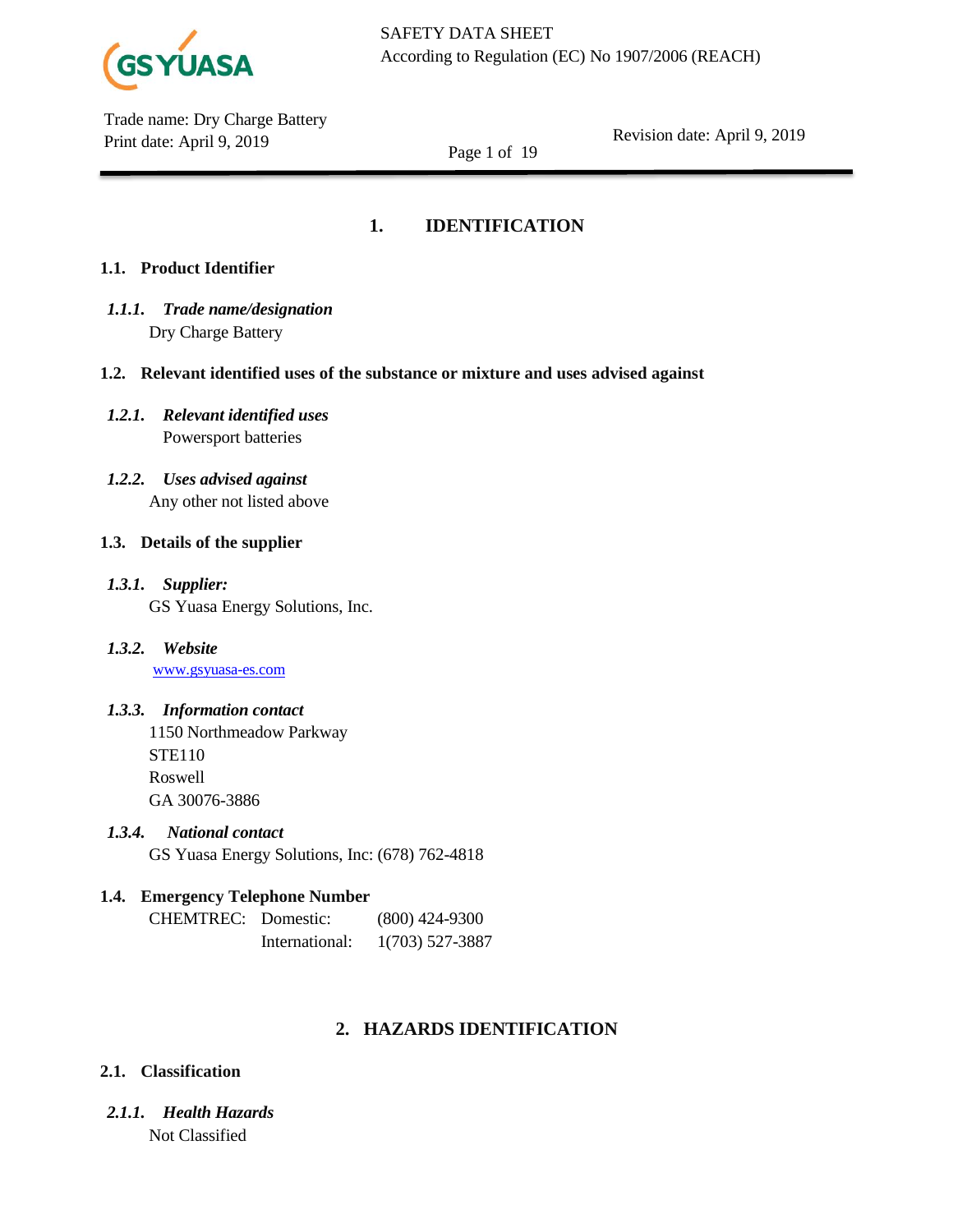

Revision date: April 9, 2019

Page 2 of 19

### *2.1.2. Physical Hazards*

Not Classified

### *2.1.3. OSHA Regulatory Status*

Material is an article. No health effects are expected related to normal use of this product as sold. Hazardous exposure can occur only when the product is heated, oxidized or otherwise processed or damaged to create lead dust, vapor or fume. Follow manufacturer's instructions for installation, service and use.

### **2.2. Label Elements**

|  | <b>Emergency Overview</b> |  |
|--|---------------------------|--|
|--|---------------------------|--|

| _<br>. .  |                     |              |  |  |  |
|-----------|---------------------|--------------|--|--|--|
| 100r0 nea | ירד<br>.<br>a<br>aw | Jdor<br>---- |  |  |  |
| N∩t       | $\bullet$           | シュラム         |  |  |  |

# **3. COMPOSITION/INFORMATION ON INGREDIENTS**

| CAS No    | EC No           | Weight<br>$($ %) | <b>Name</b> | <b>WHMIS Classifica-</b><br>tions                                                                    | <b>Classification according to CLP</b><br>(1272/2008)                                                                                                      |
|-----------|-----------------|------------------|-------------|------------------------------------------------------------------------------------------------------|------------------------------------------------------------------------------------------------------------------------------------------------------------|
| 7439-92-1 | $231 - 100 - 4$ | 89-92%           | Lead        | D2A                                                                                                  | Xn, N, T; R20/22, R33, R50, R50/53, R53,<br>R61, R62; Repr. Cat. 1, Repr. Cat. 3; S53,<br>S45, S60, S61 except those specified else-<br>where in the annex |
| 7440-36-0 | 231-146-5       | 0.2%             | Antimony    | Uncontrolled product<br>accord-ing to WHMIS<br>classification criteria;<br>D <sub>1</sub> B (powder) | Xn, N; R20/22, R51/53; S2, S61 except tetrox-<br>ide, pentoxide, trisulphide, pentasulphide, and<br>those specified elsewhere in the annex                 |
| 7440-31-5 | $231 - 141 - 8$ | 0.006%           | Tin         | Uncontrolled product<br>accord-ing to WHMIS Not Listed<br>classification criteria                    |                                                                                                                                                            |
| 7440-38-2 | 231-148-6       | 0.003%           | Arsenic     | D1A, D2A                                                                                             | T, N; R23/25, R50/53; S1/2, S20/21, S28,<br>S <sub>45</sub> , S <sub>60</sub> , S <sub>61</sub>                                                            |
| 7440-70-2 | 231-179-5       | 0.002%           | Calcium     | <b>B6.</b> E                                                                                         | F; R15; S2, S8, S24/25, S43                                                                                                                                |

#### **3.1. Description of the mixture:**

Case material composes 5-6% of the article. Case material includes the following components: 1-Propene, homopolymer (9003-07-0); Polystyrene (9003-53-6); Acrylonitrile, polymer with styrene (9003-54-7); Acrylonitrile, polymer with 1,3-butadiene and styrene (9003-56-9); Styrene polymer with 1,3-butadiene and styrene (9003-56-9); Styrene polymer with 1,3-butadine (Kraton) (9003-55-8); Ethylene, chloro-, polymer (9003-86-2); Hard Rubber; Polycarbonate; Polyethylene.

# **4. FIRST AID MEASURES**

# **4.1. Description of first aid measures**

# *4.1.1 Eye contact:*

First aid is not expected to be necessary if material is used under ordinary conditions and as recommended. If contact with material occurs flush eyes with water. If signs/symptoms develop, get medical attention.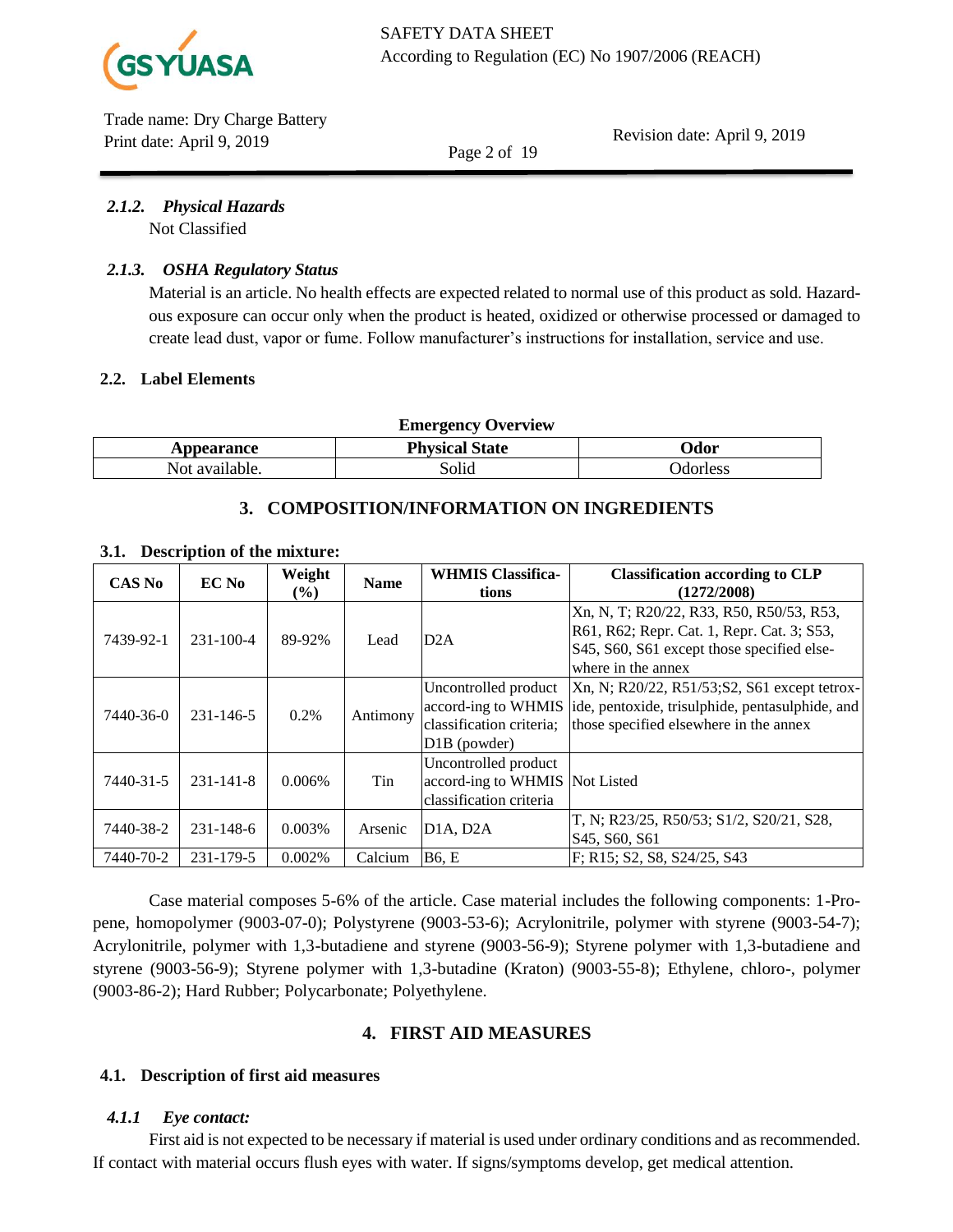

Revision date: April 9, 2019

Page 3 of 19

# *4.1.2 Inhalation:*

First aid is not expected to be necessary if material is used under ordinary conditions and as recommended. If signs/symptoms develop, move person to fresh air.

# *4.1.3 Skin contact:*

First aid is not expected to be necessary if material is used under ordinary conditions and as recommended. Wash skin with soap and water. If signs/symptoms develop, get medical attention.

# *4.1.4 Ingestion:*

First aid is not expected to be necessary if material is used under ordinary conditions and as recommended. If ingested consult physician immediately.

# *4.1.5 Self-protection of the first aider:*

If artificial respiration is required use a pocket mask equipped with a one-way valve or other proper respiratory medical device.

# **5. FIREFIGHTING MEASURES**

# **5.1. Extinguishing media:**

- *5.1.1 Suitable extinguishing media:* CO2, dry chemical or foam
- *5.1.2 Unsuitable extinguishing media:*  Avoid using water

# **5.2. Special hazards arising from the substance or mixture**

# *5.2.1 Hazardous combustion products:*

Lead portion of battery will likely produce toxic metal fume, vapor or dust.

# **5.3. Advice for fire-fighters:**

Keep sparks or other sources of ignition away from batteries. Do not allow metallic materials to simultaneously contact negative and positive terminals of cells and batteries.

Wear positive pressure self-contained breathing apparatus (SCBA). Structural firefighters' protective clothing will only provide limited protection.

# **5.4. Additional information:**

Material itself is non-combustible although in fire situations will likely produce toxic metal fume, vapor or dust.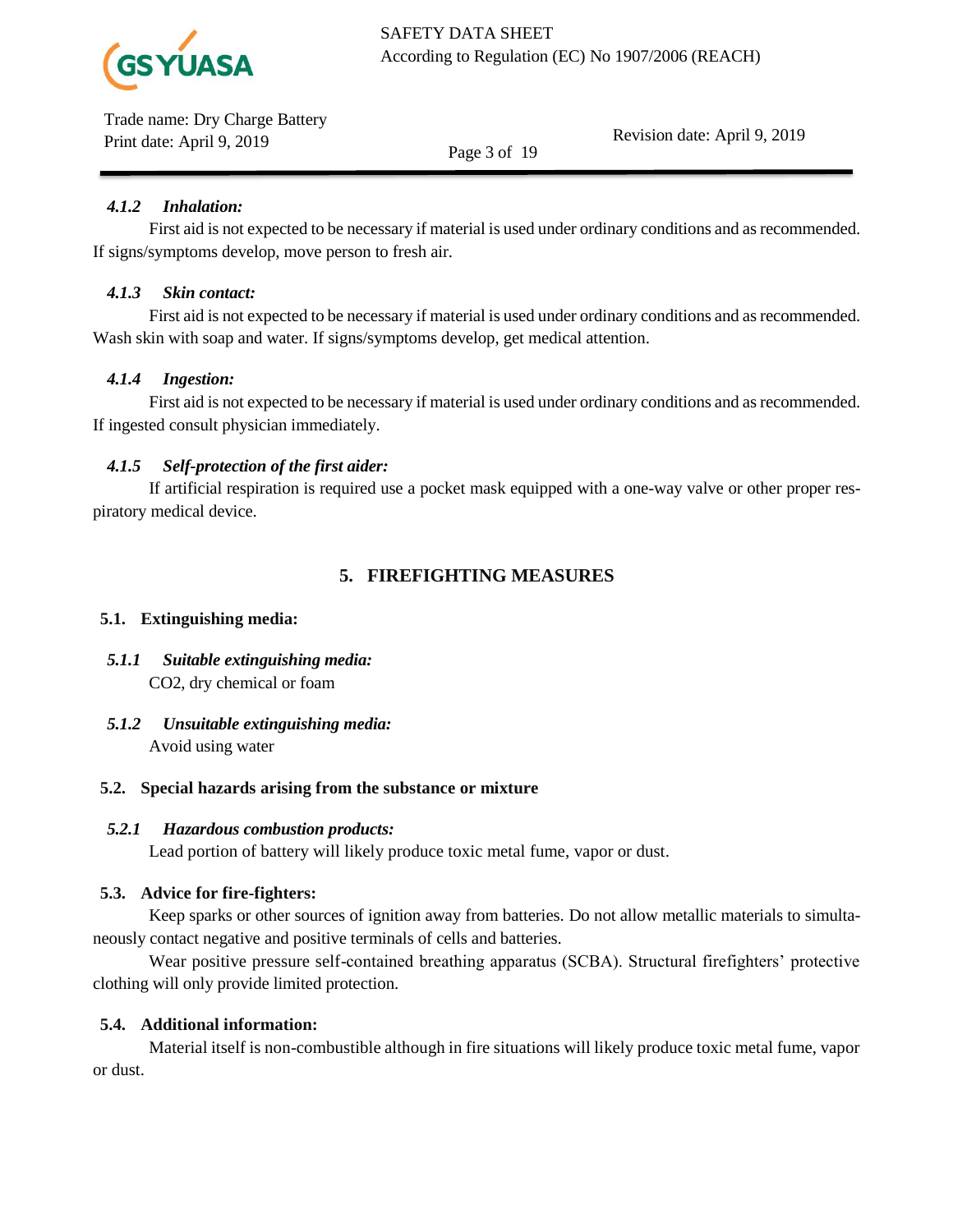

Revision date: April 9, 2019

Page 4 of 19

# **6. ACCIDENTAL RELEASE MEASURES**

### **6.1. Personal precautions, protective equipment and emergency procedures**

No special precautions expected to be necessary if material is used under ordinary conditions and as recommended. Avoid contact of lead with skin.

# *6.1.1 For non-emergency personnel*

Protective equipment: Wear chemical gloves

### *6.1.2 For emergency responders*

No emergency procedures are expected to be necessary if material is used under ordinary conditions as recommended. Use normal clean up procedures.

Personal protective equipment:

Wear chemical gloves, goggles, acid resistant clothing and boots, respirator if insufficient ventilation.

### **6.2. Environmental precautions:**

Prevent entry into waterways, sewers, basements or confined areas. Runoff from fire control and dilution water may be toxic and corrosive and may cause adverse environmental impacts.

#### **6.3. Methods and material for containment and cleaning up**

#### *6.3.1 For containment:*

Lead dust should be vacuumed or wet swept into a D.O.T. approved container. Use controls that minimize fugitive emissions. Do not use compressed air.

#### *6.3.2 For cleaning up:*

Contact local and/or state officials for proper disposal requirements.

# **7. HANDLING AND STORAGE**

# **7.1. Precautions for safe handling**

# *7.1.1 Protective measures:*

Handle batteries cautiously. Do not tip to avoid spills (if filled with electrolyte). Avoid contact with internal components. Wear protective clothing when filling or handling batteries. Follow manufacturer's instructions for installation and service. Do not allow conductive material to touch the battery terminals. Short circuit may occur and cause battery failure and fire.

# *7.1.2 Advice on general occupational hygiene*

Wash thoroughly with soap and water after handling and before eating, drinking, or using tobacco. Eyewash stations and safety showers should be provided with unlimited water supply. Handle in accordance with good industrial hygiene and safety practice.

# **7.2. Conditions for safe storage, including any incompatibilities**

Avoid contact with strong bases, acids, combustible organic materials, halides, halogenates, potassium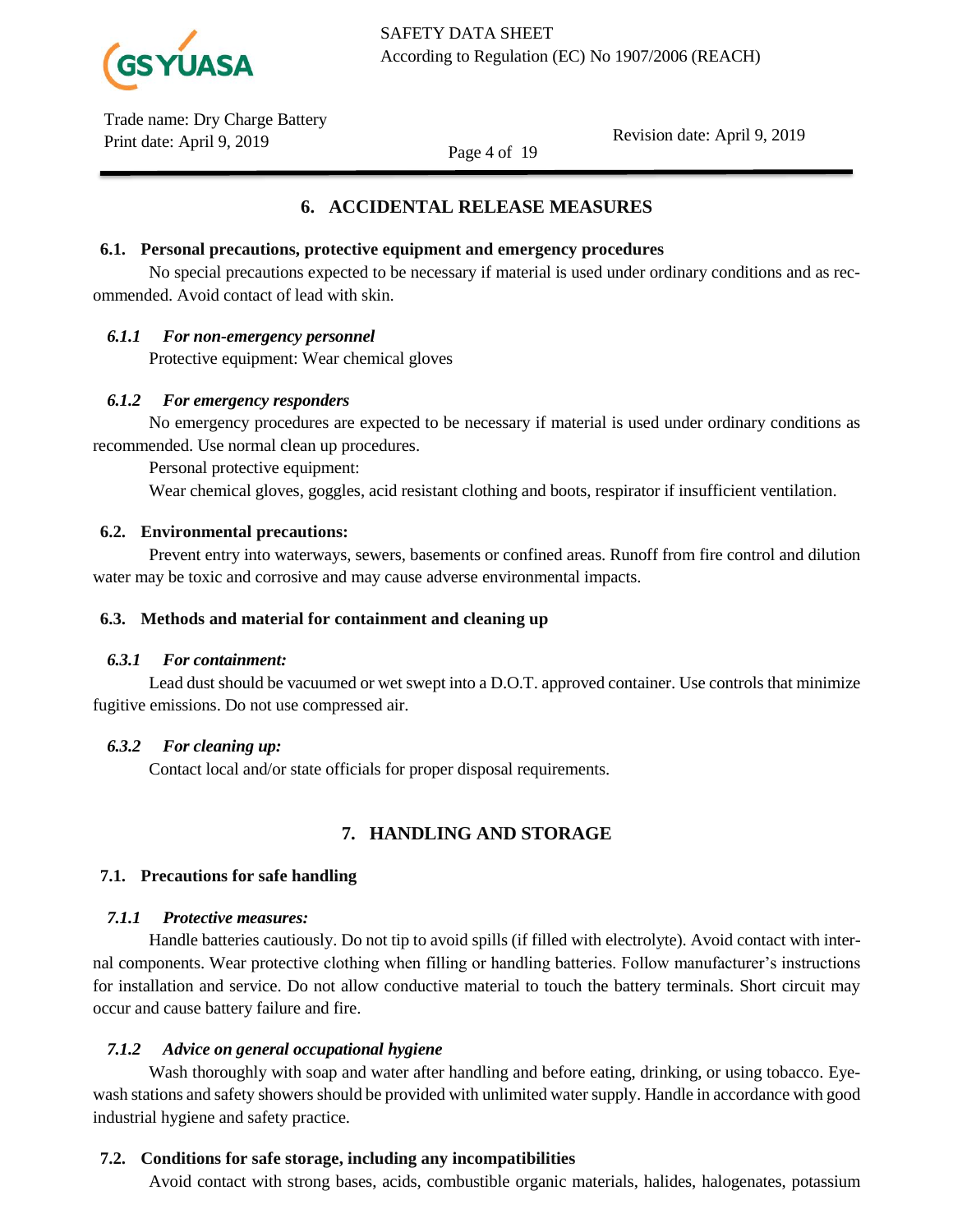

Revision date: April 9, 2019

Page 5 of 19

nitrate, permanganate, peroxides, nascent hydrogen, reducing agents and water.

Technical measures and storage conditions:

Store in a cool/low-temperature, well-ventilated place away from heat and ignition sources. Batteries should be stored under roof for protection against adverse weather conditions. Place cardboard between layers of stacked batteries to avoid damage and short circuits. Store batteries on an impervious surface.

Storage class: Class 13: Non-flammable solids in non-flammable package

# **8. EXPOSURE CONTROLS/PERSONAL PROTECTION**

# **8.1. Control parameters**

# *8.1.1 Occupational exposure limits:*

| Limit value type        | Sub-stance | EC-No.          |               |                                | Monitoring and ob-        |
|-------------------------|------------|-----------------|---------------|--------------------------------|---------------------------|
| (County of origin)      | name       |                 | <b>CAS-No</b> | Limit value                    | servation processes       |
| TWA (ACGIH USA)         | Arsenic    |                 | 7440-38-2     | $0.01$ mg/m <sup>3</sup>       | Designated substance reg- |
| STEL (CA-ON)            |            |                 |               | 50 $\mu$ g/m <sup>3</sup>      | ulation                   |
| TWA (CA-ON)             |            |                 |               | $10 \mu g/m^3$                 | Medium: Urine Time: end   |
| TWA (CA-QU)             |            |                 |               | 1.1 mg/m <sup>3</sup>          | of shift at end of work-  |
| STEL (CH)               |            |                 |               | $1.2 \text{ mg/m}^3$           | week                      |
| TWA (CH)                |            |                 |               | $0.01$ mg/m <sup>3</sup>       |                           |
| TWA (FI)                |            |                 |               | $0.01$ mg/m <sup>3</sup>       |                           |
| <b>Biological Limit</b> |            |                 |               | $70$ nmol/L                    |                           |
| Value (FI)              |            |                 |               | 1.1 mg/m <sup>3</sup>          |                           |
| TWA (ME)                |            |                 |               | $1.2 \text{ mg/m}^3$           |                           |
| Ceiling (NIOSH)         |            |                 |               |                                |                           |
| TWA(ACGIH USA)          | Tin        | $231 - 141 - 8$ | 7440-31-5     | $2 \text{ mg/m}^3$             |                           |
| TWA (CA)                |            |                 |               | $2 \text{ mg/m}^3$             |                           |
| TWA (FI)                |            |                 |               | $2 \text{ mg/m}^3$             |                           |
| STEL(ME)                |            |                 |               | $4 \text{ mg/m}^3$             |                           |
| TWA (ME)                |            |                 |               | $2 \text{ mg/m}^3$             |                           |
| TWA (NIOSH USA)         |            |                 |               | $2$ mg/m <sup>3</sup>          |                           |
| TWA (ACGIH)             | Lead       | 231-100-4       | 7439-92-1     | $0.05$ mg/m <sup>3</sup>       | Designated substance reg- |
| TWA(CA ON)              |            |                 |               | $0.05$ mg/m <sup>3</sup>       | ulation                   |
| TWA(CA QU)              |            |                 |               | $0.05 \text{ mg/m}^3$          | Dust (fume)               |
| STEL(CH)                |            |                 |               | $0.15(0.09)$ mg/m <sup>3</sup> | Dust (fume)               |
| TWA(CH)                 |            |                 |               | $0.05(0.03)$ mg/m <sup>3</sup> | Dust                      |
| TWA(FI)                 |            |                 |               | $0.1$ mg/m <sup>3</sup>        | As Pb, dust and fume      |
| <b>Biological Limit</b> |            |                 |               | $1.4 \text{ umol/L}$           |                           |
| Value (FI)              |            |                 |               | $0.1$ mg/m <sup>3</sup>        |                           |
| TWA(JP)                 |            |                 |               | $0.15$ mg/m <sup>3</sup>       |                           |
| TWA(ME)                 |            |                 |               | $0.05$ mg/m <sup>3</sup>       |                           |
| TWA(NIOSH)              |            |                 |               | $50 \text{ ug/m}^3$            |                           |
| TWA(OSHA)               |            |                 |               |                                |                           |

# **8.2. Exposure controls**

# *8.2.1 Appropriate engineering controls:*

Store and charge in a well-ventilated area. General dilution ventilation is acceptable.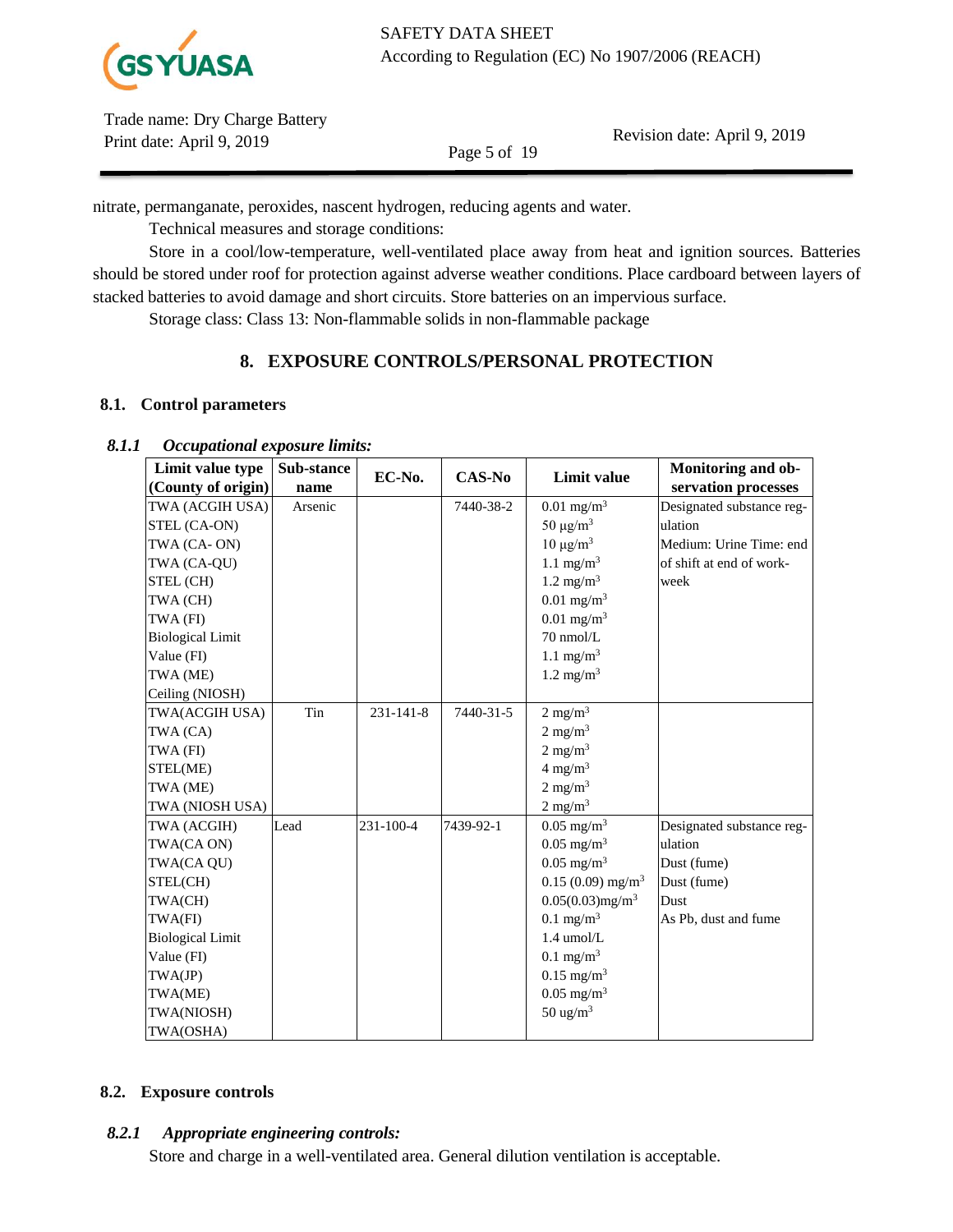

Revision date: April 9, 2019

Page 6 of 19

# *8.2.2 Personal protective equipment:*

*8.2.2.1 Pictograms:*



# *8.2.2.2 Eye/Face protection:*

Wear protective eyewear (goggles, face shield or safety glasses with side shields).

*8.2.2.3 Skin protection:*

Wear appropriate gloves.

No skin protection is ordinarily required under normal conditions of use. In accordance with industrial hygiene practices, if contact with leaking battery is expected precautions should be taken to avoid skin contact. Under severe exposure or emergency conditions, wear acid-resistant clothing and boots.

*8.2.2.4 Respiratory protection:*

In case of insufficient ventilation, wear suitable respiratory equipment.

# **9. PHYSICAL AND CHEMICAL PROPERTIES**

# **9.1. Information on basic physical and chemical properties**

# *9.1.1. Appearance*

|                              | <i>r.i.i. Appearance</i><br>Physical state: Solid  | Color: Bluish gray metal                     | Odor: Odorless            | Odor threshold: No Data |  |  |
|------------------------------|----------------------------------------------------|----------------------------------------------|---------------------------|-------------------------|--|--|
| 9.1.2.                       | Safety relevant basic data                         |                                              |                           |                         |  |  |
|                              | $pH(20 °C)$ :                                      |                                              | No Data                   |                         |  |  |
|                              | Melting point/range( $^{\circ}$ C):                |                                              | 252.2222-360              |                         |  |  |
|                              | Initial boiling point/range $({}^{\circ}C)$ :      |                                              | 1380                      |                         |  |  |
|                              | Decomposition temperature (°C):                    |                                              | No Data                   |                         |  |  |
|                              | Flash point $(^{\circ}C)$ :                        |                                              | No Data                   |                         |  |  |
|                              | Ignition temperature (°C):                         |                                              | No Data                   |                         |  |  |
| Vapor pressure (hPa):        |                                                    |                                              | No Data                   |                         |  |  |
| Vapor density ( $air = 1$ ): |                                                    |                                              | No Data                   |                         |  |  |
| Density $(g/cm3)$ :          |                                                    |                                              | 599.3267-705.4575 lbs/ft3 |                         |  |  |
|                              | Bulk density (kg/m3):                              |                                              | No Data                   |                         |  |  |
|                              |                                                    | Specific Gravity/Relative Density (Water=1): | $9.6 - 11.3$              |                         |  |  |
|                              | Water solubility $(20^{\circ}C \text{ in } g/l)$ : |                                              | No Data                   |                         |  |  |
|                              | Solubility(ies):                                   |                                              | No Data                   |                         |  |  |
|                              | Partition coefficient:                             |                                              | No Data                   |                         |  |  |
|                              | N-Octanol/Water (log Po/w):                        |                                              | No Data                   |                         |  |  |
|                              | Viscosity, dynamic (mPa s):                        |                                              | No Data                   |                         |  |  |
| 9.2.                         | Other safety information:                          |                                              |                           |                         |  |  |

Properties of explosive atmospheres (mixtures):

Gases and vapors: No Data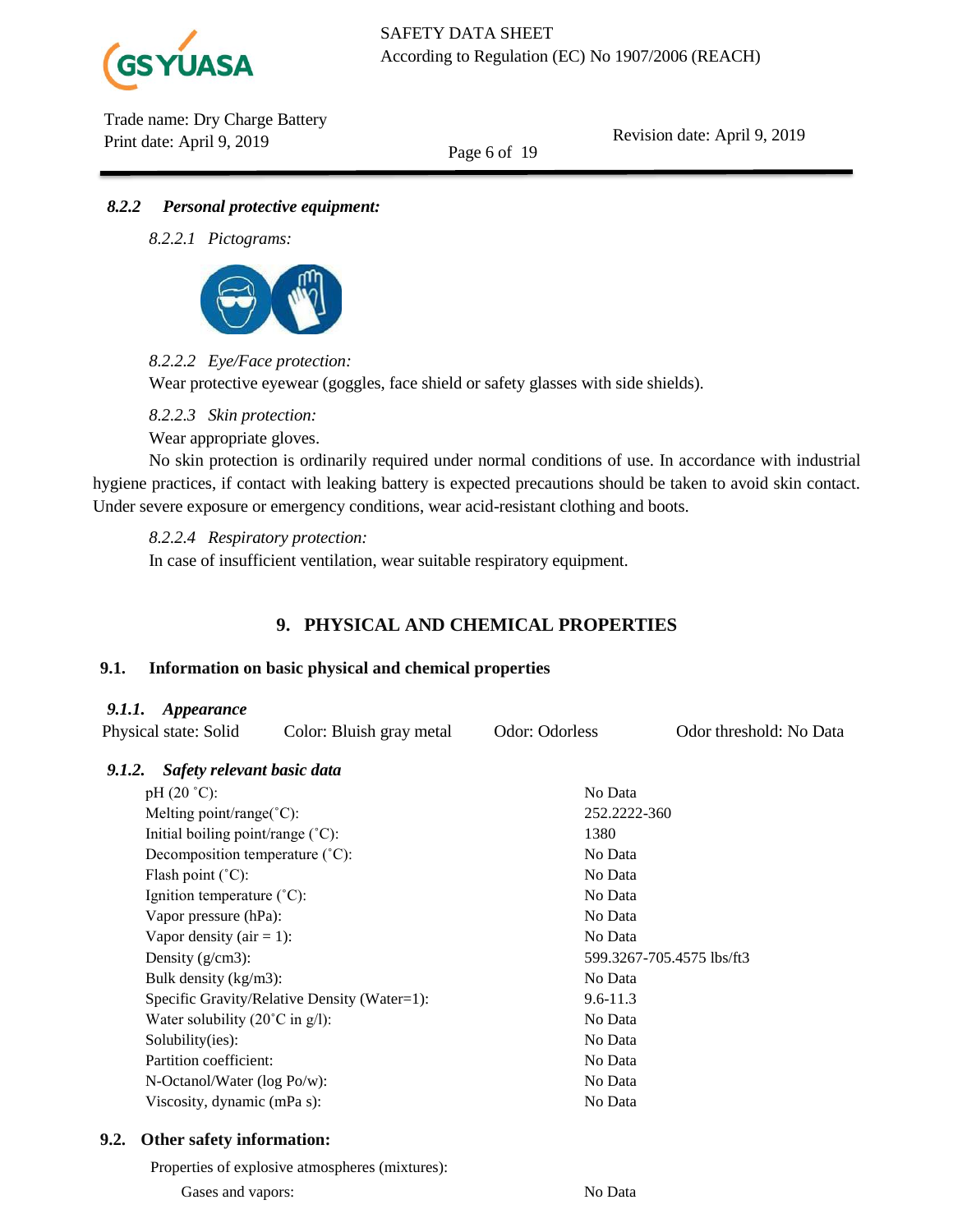

Page 7 of 19

Revision date: April 9, 2019

| Dusts:                                                             | No Data |
|--------------------------------------------------------------------|---------|
| Physical chemical properties of nanoparticles:                     | No Data |
| Limiting oxygen concentration:                                     | No Data |
| Bulk density:                                                      | No Data |
| Solubility in different media:                                     | No Data |
| Stability in organic solvents and identity of relevant degradation | No Data |
| products:                                                          |         |
| Evaporation rate:                                                  | No Data |
| Conductivity:                                                      | No Data |
| Surface tension:                                                   | No Data |
| Dissociation constant in water (pKa):                              | No Data |
| Oxidation-reduction Potential:                                     | No Data |
| Fat solubility (solvent $-$ oil to be specified):                  | No Data |
| Critical temperature:                                              | No Data |

# **10. STABILITY AND REACTIVITY**

# **10.1. Reactivity:**

Not reactive

### **10.2. Chemical stability:**

Stable under normal temperatures and pressures

# **10.3. Possibility of hazardous reactions**

Hazardous polymerization will not occur.

### **10.4. Conditions to avoid:**

Prolonged overcharge, sources of ignition.

# **10.5. Incompatible materials:**

Avoid contact with strong bases, acids, combustible organic materials, halides, halogenates, potassium nitrate, permanganate, peroxides, nascent hydrogen, reducing agents and water.

# **10.6. Hazardous decomposition products:**

Lead compounds exposed to high temperatures will likely produce toxic metal fume, vapor or dust; contact with strong acid/base or presence of nascent hydrogen may generate highly toxic arsine gas.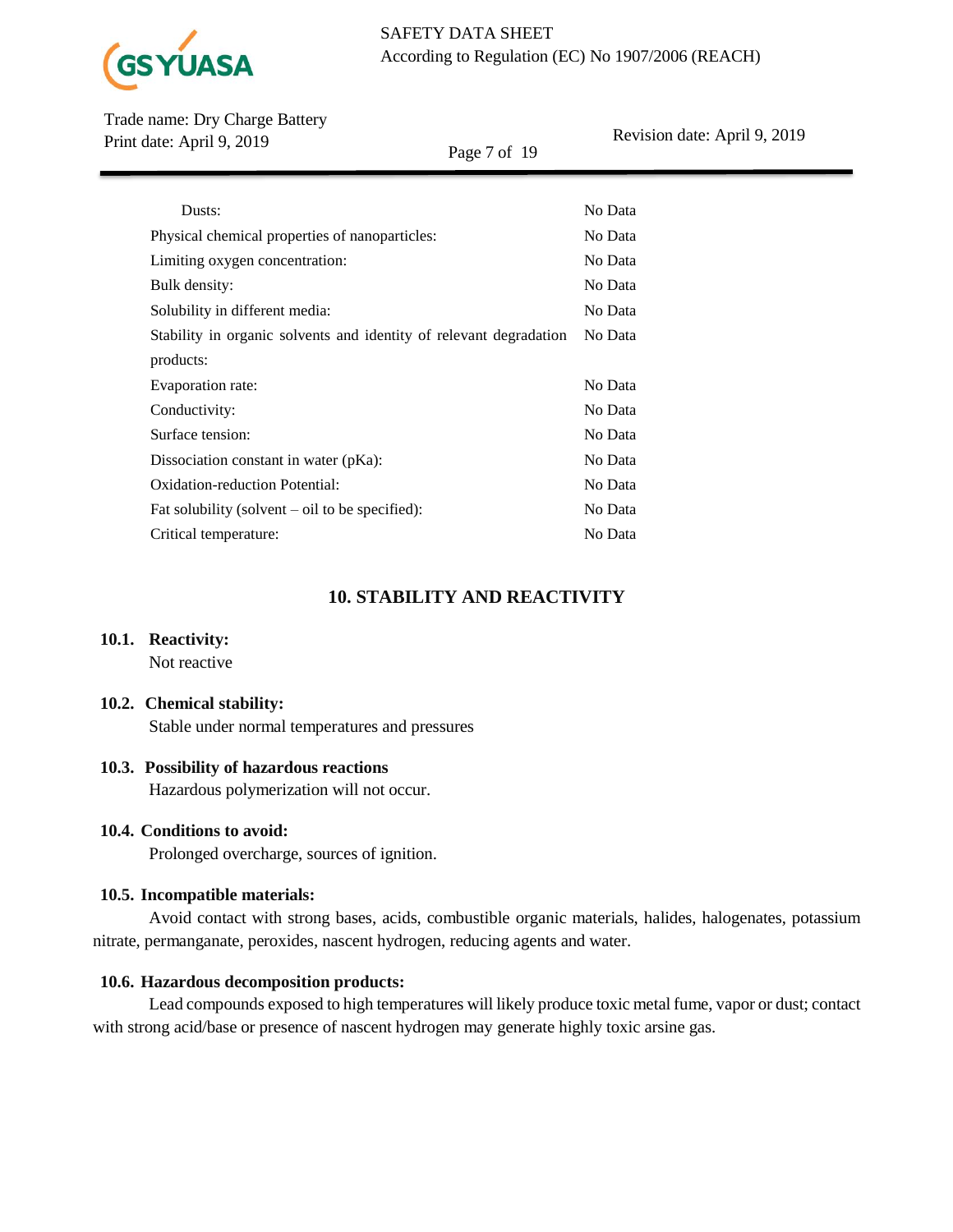

### Revision date: April 9, 2019

Page 8 of 19

# **11. TOXICOLOGICAL INFORMATION**

### **11.1. Information on toxicological effects:**

| Lead (7439-92-1)                           | <b>Effect dose / Concentration</b> | <b>Species</b> | <b>Method</b>          | <b>Time</b>     |
|--------------------------------------------|------------------------------------|----------------|------------------------|-----------------|
| Acute oral toxicity                        | $155 \text{ mg/kg}$                | Human          | LDL <sub>o</sub>       |                 |
| Acute oral toxicity                        | $1050$ ug/kg                       | Rat            | TDL <sub>o</sub>       | 30 Weeks(int.)  |
| Acute inhalative tox-<br>icity (dust/mist) | $0.011$ mg/m <sup>3</sup>          | Human          | <b>LCL<sub>0</sub></b> | 26 Weeks (int.) |
| Mutagen                                    | $23 \text{ ug/m}^3$                | Rat            | Inhalation             | 16 Weeks        |
| Reproductive                               | 790 mg/kg                          | Rat            | TDLo (Oral)            |                 |
| Reproductive                               | $3 \text{ mg/m}^3$                 | Rat            | TCLo (Inhala-<br>tion) | 1-21 Days preg. |

| <b>Antimony</b> (7440-36-0)                | <b>Effect dose / Concentration</b> | <b>Species</b> | <b>Method</b>    | Time                       |
|--------------------------------------------|------------------------------------|----------------|------------------|----------------------------|
| Acute oral toxicity                        | $100 \frac{\text{mg}}{\text{kg}}$  | Rat            | LD50             |                            |
| Acute inhalative tox-<br>icity (dust/mist) | 13.5 mg/m <sup>3</sup>             | Human          | LCL <sub>0</sub> | 4 Hours                    |
| Tumorigen/Carcinogen                       | $50 \text{ mg/m}^3$                | Rat            | TCLo             | 7 hours 52 weeks<br>(int.) |

| <b>Arsenic (7440-38-2)</b> | <b>Effect dose / Concentration</b> | <b>Species</b> | <b>Method</b> | Time           |
|----------------------------|------------------------------------|----------------|---------------|----------------|
| Acute oral toxicity        | $763 \text{ mg/kg}$                | Rat            | LD50          |                |
| Acute oral toxicity        | $5 \text{ mg/kg}$                  | Rat            | LDLo          |                |
| Mutagen                    | $0.211$ mg/L                       | Human          | Oral          | 15 Years       |
| Reproductive               | $605 \text{ ug/kg}$                | Rat            | TDLo          | 35 weeks preg. |

# **11.2. Other information:**

# *11.2.1 Carcinogenic Effects:*

Material is an article. No health effects are expected related to normal use of this product as sold. Material does contain components that exhibit carcinogenic effects.

| <b>Carcinogenic Effects</b> |  |                                          |                                               |  |  |
|-----------------------------|--|------------------------------------------|-----------------------------------------------|--|--|
| [ARC<br>NTP<br>CAS          |  |                                          |                                               |  |  |
| ∟ead                        |  | 7439-92-1   Group 2A-Probable Carcinogen | Reasonably anticipated to be human carcinogen |  |  |

# *11.2.2 Routes of exposure:*

#### *11.2.2.1. In case of ingestion:*

Acute (Immediate): Under normal conditions of use, no health effects are expected. Lead ingestion may cause abdominal pain, nausea, vomiting, diarrhea and severe cramping. Chronic (Delayed): No data available

*11.2.2.2. In case of skin contact:*

Acute (Immediate): Under normal conditions of use, no health effects are expected. Chronic (Delayed): No data available

#### *11.2.2.3. In case of inhalation:*

Acute (Immediate): Under normal conditions of use, no health effects are expected. Contents of an open battery can cause respiratory irritation.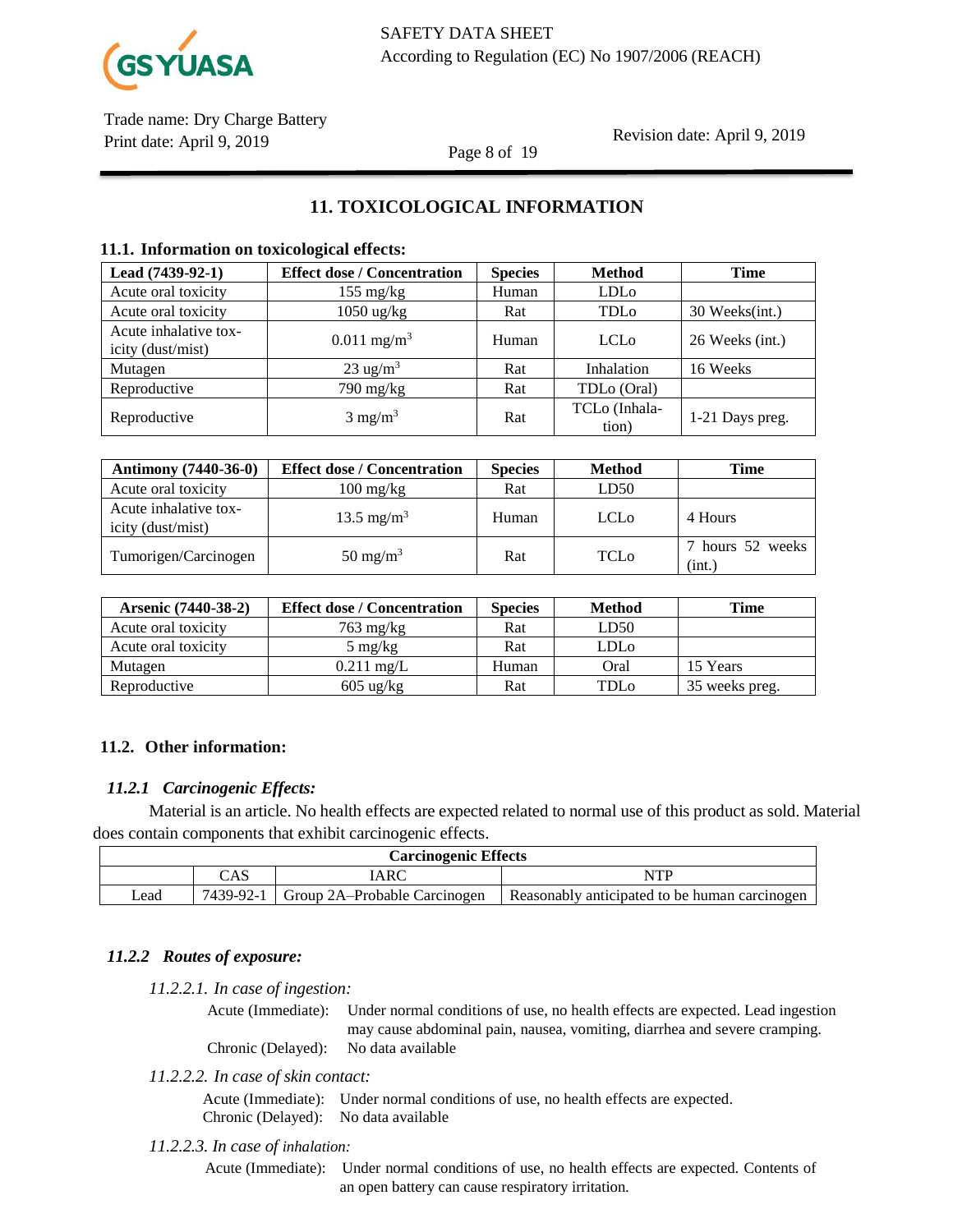

Revision date: April 9, 2019

Page 9 of 19

Chronic (Delayed): Repeated and prolonged exposure may cause irritation.

*11.2.2.4. In case of eye contact:*

Acute (Immediate): Under normal conditions of use, no health effects are expected. Contents of an open battery can cause respiratory irritation. Chronic (Delayed): No data available

# **12. ECOLOGICAL INFORMATION**

# **12.1. Toxicity:**

Aquatic toxicity

# *12.1.1 Substances*

Acute (short-term) toxicity: No Data

| <b>Effect dose</b> | <b>Exposure time</b> | <b>Species</b> | Method | <b>Evaluation</b> | <b>Remark</b> |
|--------------------|----------------------|----------------|--------|-------------------|---------------|
|                    |                      |                |        |                   |               |
|                    |                      |                |        |                   |               |

Persistence/Degradability: Lead is persistent in soils and sediments.

# **13. DISPOSAL CONSIDERATIONS**

# **13.1. Waste treatment method**

# *13.1.1 Product/packaging disposal:*

Dispose of content and/or container in accordance with local, regional, national, and/or international regulations.

# *13.1.2 Waste codes/waste designations according to EWC/AVV:*

16 06 05

# **13.2. Additional information:**

Any waste marked with an asterisk (\*) is considered as a hazardous waste pursuant to Directive 91/689/EEC on hazardous waste, and subject to the provisions of that Directive unless Article 1(5) of that Directive applies.

# **14. TRANSPORT INFORMATION**

The transportation of dry batteries is Not Regulated

# **14.1. Land transport (CFR 49: DOT)**

This product is not hazardous as defined by 49CFR 172.101 by the U.S. Department of Transportation UN-No: Proper shipping name: Class(es): Packing group: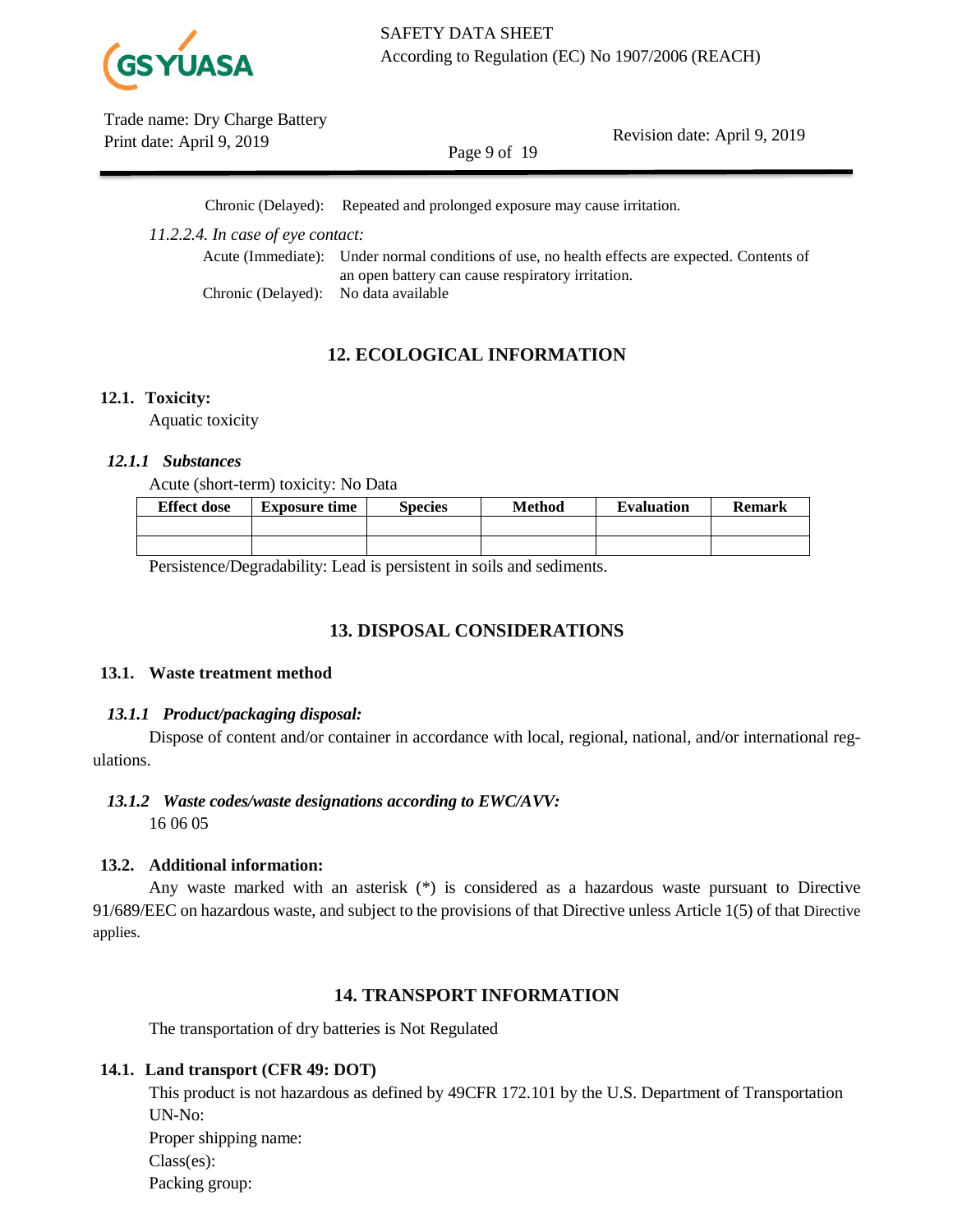

Revision date: April 9, 2019

Page 10 of 19

Hazard label(s): Special provision(s)/Exceptions:

# **14.2. Land transport (ADR/RID/GGVSEB):**

This product is not classified by the United Nations Economic Commission for Europe to be dangerous

goods.

UN-No: Proper shipping name: Class(es): Classification Code: Packing group: Hazard label(s): Special provision(s):

# Land transport (TDG):

This product is not classified as dangerous goods by the TDG standards UN- No: Proper shipping name: Class(es): Packing group: Hazard label(s): Special provision(s):

# **14.3. Sea transport (IMDG-Code/GGVSee):**

This product is not classified as dangerous goods by the IMO UN No: Proper shipping name: Class(es): Packing group: Marine Pollutant: Special provision(s):

# **14.4. Air transport (ICAO-IATA/DGR):**

This product is not classified as dangerous goods by the International Air Transport Association (IATA) or the ICAO.

UN No: Proper shipping name: Class(es): Packing group: Special provision(s):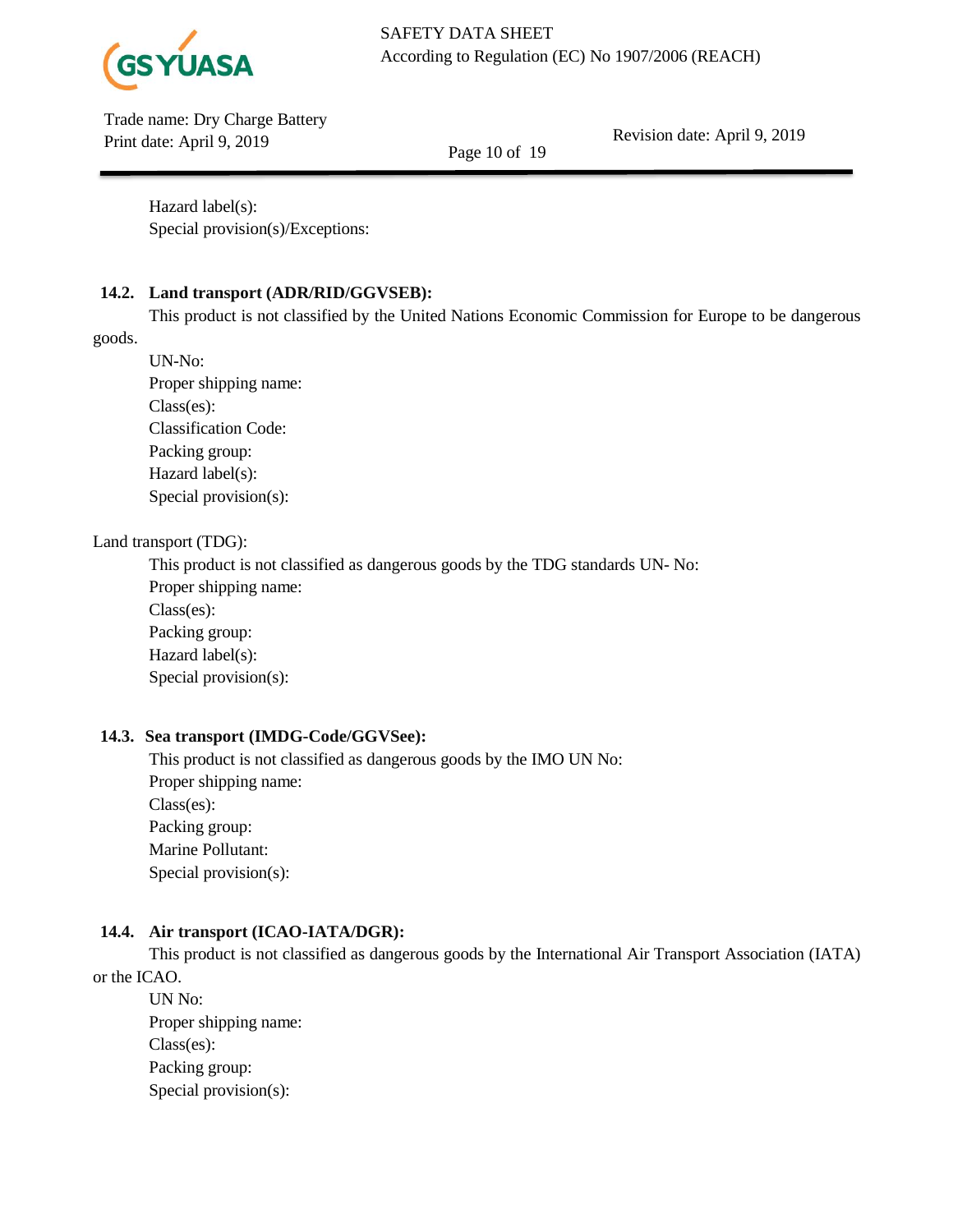

Revision date: April 9, 2019

Page 11 of 19

# **15. REGULATORY INFORMATION**

### **15.1. Safety, health and environmental regulations/legislation specific for the mixture**

### *15.1.1 National regulations (Canada):*

#### *WHMIS Classification:*

This product does not meet the classification criteria of the Controlled Products Regulations.

This product has been classified in accordance with the hazard criteria of the Controlled Products Regulations (CPR) and the MSDS *contains all the information required by the Controlled Products Regulations.*

#### *Canada DSL:*

The following substances are listed on the Canadian DSL:

Lead (7439-92-1); Antimony (7440-36-0); Tin (7440-31-5); Arsenic (7440-38-2); Calcium (7440-70-2)

# *Canada NDSL:*

None of the components on this SDS are listed on the Canadian NDSL:

#### *WHMIS:* Ingredient Disclosure List

| <b>Substance</b>                  | CAS No.   | $Wt.$ % | <b>Disclosure Limit %</b> |
|-----------------------------------|-----------|---------|---------------------------|
| Calcium                           | 7440-70-2 | 0.002%  | Not Listed                |
| Lead                              | 7439-92-1 | 89-92%  | 0.1%                      |
| Lead as Lead compounds            |           | 89-92%  | Not Listed                |
| Lead as Lead, inorganic compounds |           | 89-92%  | 1%                        |
| Tin                               | 7440-31-5 | 0.006%  | 1%                        |
| Antimony                          | 7440-36-0 | $0.2\%$ | 1%                        |
| Antimony as Antimony compounds    |           | 0.2%    | 1%                        |
| Arsenic                           | 7440-38-2 | 0.003%  | 0.1%                      |

### CEPA: Priority Substances List

| <b>Substance</b>                  | CAS No.   | Wt. %   | <b>Disclosure Limit %</b> |
|-----------------------------------|-----------|---------|---------------------------|
| Calcium                           | 7440-70-2 | 0.002%  | Not Listed                |
| Lead                              | 7439-92-1 | 89-92%  | Not Listed                |
| Lead as Lead compounds            |           | 89-92%  | <b>Not Listed</b>         |
| Lead as Lead, inorganic compounds |           | 89-92%  | Not Listed                |
| Tin                               | 7440-31-5 | 0.006%  | <b>Not Listed</b>         |
| Antimony                          | 7440-36-0 | $0.2\%$ | <b>Not Listed</b>         |
| Antimony as Antimony compounds    |           | 0.2%    | <b>Not Listed</b>         |
| Arsenic                           | 7440-38-2 | 0.003%  | <b>Not Listed</b>         |

# *15.1.2 National regulations (China):*

The following components are listed on the Inventory list for China: Lead (7439-92-1); Antimony (7440-36-0); Tin (7440-31-5); Arsenic (7440-38-2); Calcium (7440-70-2)

# *15.1.3 National regulations (European Union):*

Classification: Xi Risk Phrases: R36, R38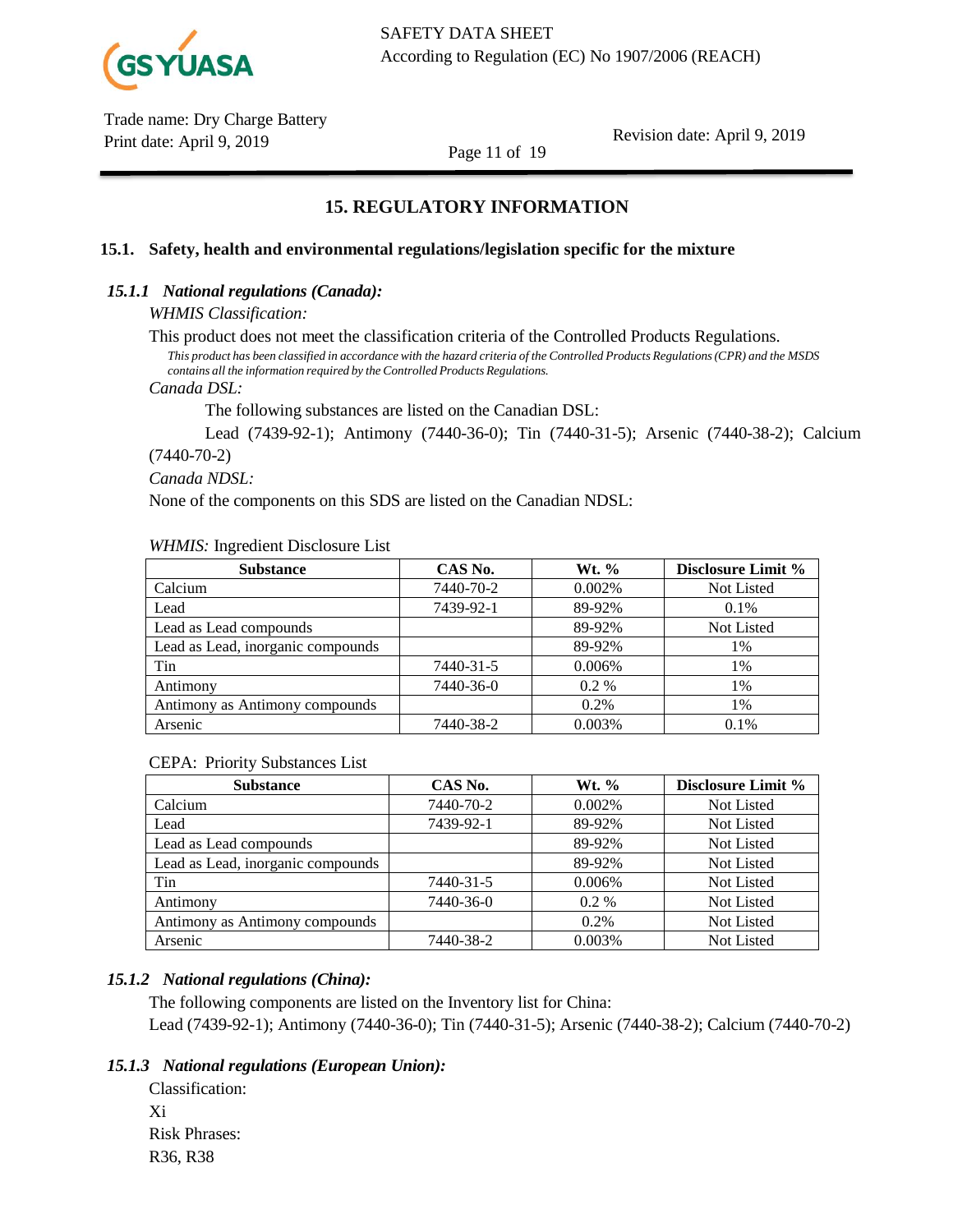

Revision date: April 9, 2019

Page 12 of 19

Safety Phrases: S1/2, S26, S30, S45

The following components are listed on the EU EINECS:

Lead (7439-92-1); Antimony (7440-36-0); Tin (7440-31-5); Arsenic (7440-38-2); Calcium (7440-70-2) None of the above mentioned components are listed on the EU ELNICS.

CLP (1272/2008) Concentration Limits

| <b>Substance</b>                  | <b>CAS</b> | $WT \%$ | <b>Concentration Limit</b>                                                        |
|-----------------------------------|------------|---------|-----------------------------------------------------------------------------------|
| Calcium                           | 7440-70-2  | 0.002   | Not Listed                                                                        |
| Lead                              | 7439-92-1  | 89-92   | Not Listed                                                                        |
| Lead as Lead compounds            |            | 89-92   | $2.5\% \le C$ : Repr. Cat. 3; R62 1% $\le C$ : Xn;<br>R20/22 $0.5\% \leq C$ : R33 |
| Lead as Lead, inorganic compounds |            | 89-92   | Not Listed                                                                        |
| Tin                               | 7440-31-5  | 0.006   | Not Listed                                                                        |
| Antimony                          | 7440-36-0  | 0.2     | Not Listed                                                                        |
| Antimony as Antimony compounds    |            | 0.2     | $0.25\% \leq C$ : Xn; R20/22                                                      |
| Arsenic                           | 7440-38-2  | 0.003   | Not Listed                                                                        |

| <b>Substance</b>                  | <b>CAS</b> | $WT \%$ | <b>Substances and Preparations</b>                        |
|-----------------------------------|------------|---------|-----------------------------------------------------------|
| Calcium                           | 7440-70-2  | 0.002   | Not Listed                                                |
| Lead                              | 7439-92-1  | 89-92   | Not Listed                                                |
| Lead as Lead compounds            |            | 89-92   | $A, E, 1$ (except those specified elsewhere in the annex) |
| Lead as Lead, inorganic compounds |            | 89-92   | Not Listed                                                |
| Tin                               | 7440-31-5  | 0.006   | Not Listed                                                |
| Antimony                          | 7440-36-0  | 0.2     | Not Listed                                                |
| Antimony as Antimony compounds    |            | 0.2     | A, 1 (except tetroxide, pentoxide, trisulphide, pentasul- |
|                                   |            |         | phide and those specified elsewhere in the annex)         |
| Arsenic                           | 7440-38-2  | 0.003   | Not Listed                                                |

# Germany

Lead Restrictions:

Lead concentration in the blood above 300 μg/L in male employees and 100 μg/L in female employees requires additional training for personal hygiene and vigilance. Lead concentration in the blood above 350 μg/L in male employees and 200 μg/L in female employees requires additional training for personal hygiene and vigilance; Lead concentration in the blood above 400 μg/L in male employees and 300 μg/L in female employees requires additional training for personal hygiene and vigilance; See TRGS 505 for detailed regulations regarding lead and lead compounds.

Employment restrictions for employees below the age of 18 years; Employment restrictions for pregnant or breastfeeding women; Prohibited for use at home based workplaces; Restrictions apply for use of lead compounds in packaging material, drinking water systems, cars, electrical and electronical devices; See TRGS 505 for detailed regulations regarding lead and lead compounds.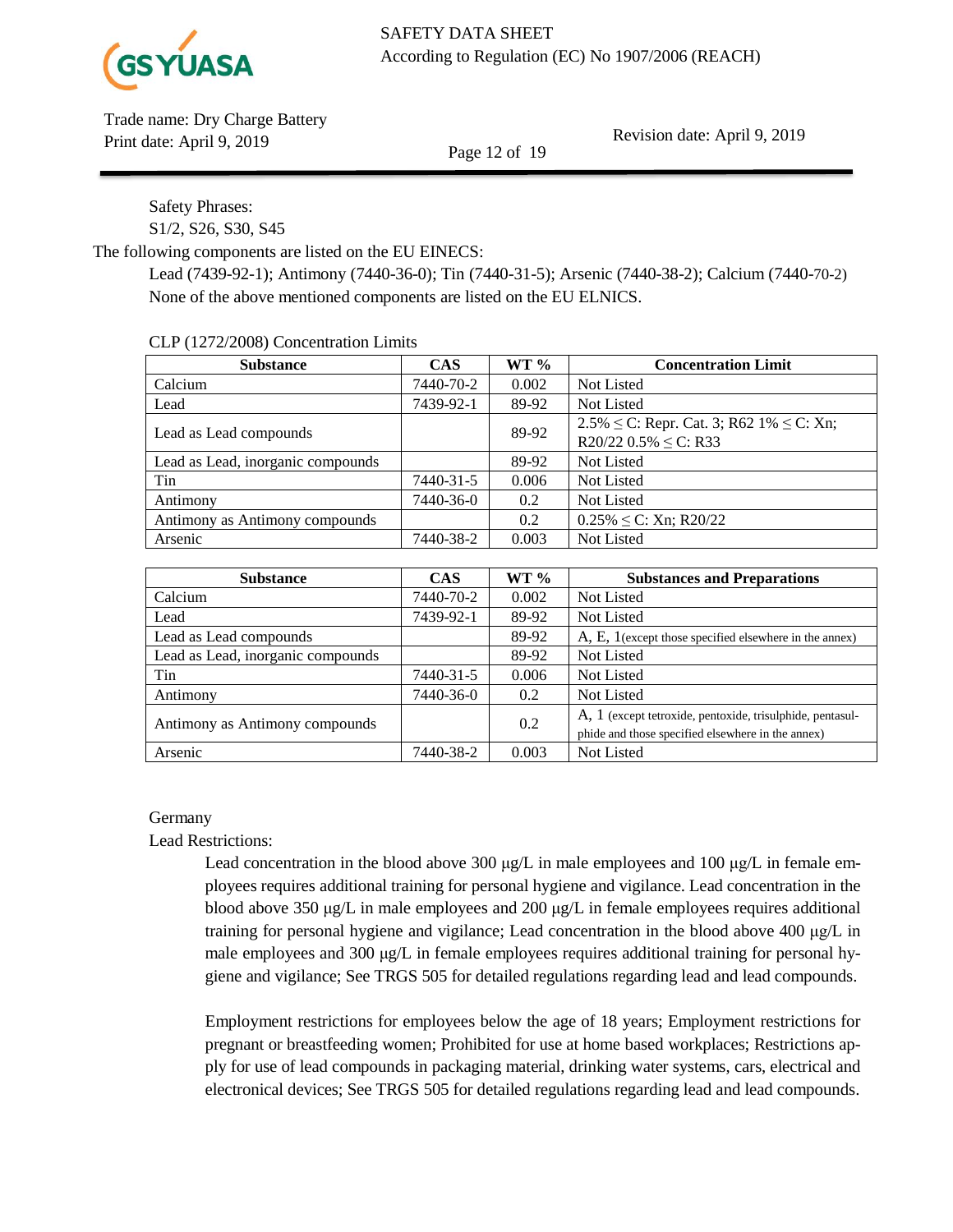

Page 13 of 19

Revision date: April 9, 2019

| <b>Emission Limits for Inorganic Dusts</b> |            |        |                                                                                        |
|--------------------------------------------|------------|--------|----------------------------------------------------------------------------------------|
| <b>Substance</b>                           | <b>CAS</b> | WT 9/6 | <b>Emission Limit</b>                                                                  |
| Calcium                                    | 7440-70-2  | 0.002  | Not Listed                                                                             |
| Lead                                       | 7439-92-1  | 89-92  | 2.5 g/h Mass flow (class II); $0.5$ mg/m <sup>3</sup> mass<br>concentration (Class II) |
| Lead as Lead compounds                     |            | 89-92  | 2.5 m/h Mass flow (Class II, as Pb); 0.5<br>mg/m3 Mass concentration (Class II, as Pb) |
| Lead as Lead, inorganic compounds          |            | 89-92  | Not Listed                                                                             |
| Tin                                        | 7440-31-5  | 0.006  | 5 g/h Mass flow (Class III); 1 mg/m3 Mass<br>concentration (Class III)                 |
| Antimony                                   | 7440-36-0  | 0.2    | 5 g/h Mass flow (Class III); 1 mg/m3 Mass<br>concentration (Class III)                 |
| Antimony as Antimony compounds             |            | 0.2    | 5 g/h Mass flow (Class III, as Sb); 1 mg/m3<br>Mass concentration (Class III, as Sb)   |
| Arsenic                                    | 7440-38-2  | 0.003  | <b>Not Listed</b>                                                                      |

# *15.1.4 National regulations (Japan):*

The following chemicals are on the Japanese ENCS:

Lead (7439-92-1); Antimony (7440-36-0); Tin (7440-31-5); Arsenic (7440-38-2); Calcium (7440-70-2)

| <b>Substance</b>                  | <b>CAS</b> | $WT \%$ | Limit          |
|-----------------------------------|------------|---------|----------------|
| Calcium                           | 7440-70-2  | 0.002   | Not Listed     |
| Lead                              | 7439-92-1  | 89-92   | $0.1\%$ weight |
| Lead as Lead compounds            |            | 89-92   | $0.1\%$ weight |
| Lead as Lead, inorganic compounds |            | 89-92   | Not Listed     |
| Tin                               | 7440-31-5  | 0.006   | Not Listed     |
| Antimony                          | 7440-36-0  | 0.2     | Not Listed     |
| Antimony as Antimony compounds    |            | 0.2     | Not Listed     |
| Arsenic                           | 7440-38-2  | 0.003   | $0.1\%$ weight |

# ISHL Prevention of Lead Poisoning

| <b>Substance</b>                  | <b>CAS</b> | WT 9/6 | <b>Status</b> |
|-----------------------------------|------------|--------|---------------|
| Calcium                           | 7440-70-2  | 0.002  | Not Listed    |
| Lead                              | 7439-92-1  | 89-92  | Not Listed    |
| Lead as Lead compounds            |            | 89-92  | Not Listed    |
| Lead as Lead, inorganic compounds |            | 89-92  | Not Listed    |
| Tin                               | 7440-31-5  | 0.006  | Not Listed    |
| Antimony                          | 7440-36-0  | 0.2    | Not Listed    |
| Antimony as Antimony compounds    |            | 0.2    | Not Listed    |
| Arsenic                           | 7440-38-2  | 0.003  | Not Listed    |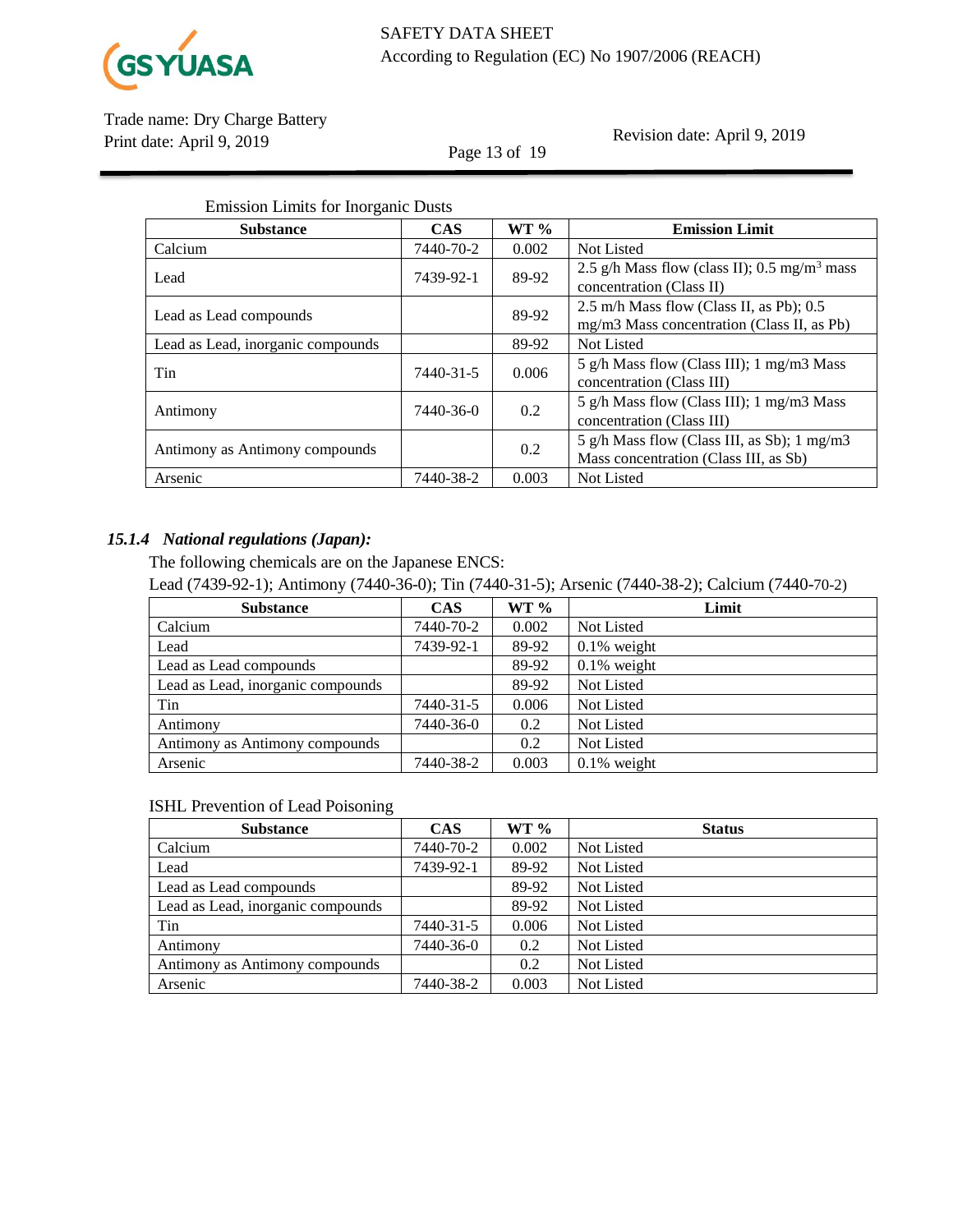

Page 14 of 19

Revision date: April 9, 2019

### ISHL Notifiable Substances

| <b>Substance</b>                  | <b>CAS</b> | $WT \%$ | Limit          |
|-----------------------------------|------------|---------|----------------|
| Calcium                           | 7440-70-2  | 0.002   | Not Listed     |
| Lead                              | 7439-92-1  | 89-92   | $0.1\%$ weight |
| Lead as Lead compounds            |            | 89-92   | Not Listed     |
| Lead as Lead, inorganic compounds |            | 89-92   | $0.1\%$ weight |
| Tin                               | 7440-31-5  | 0.006   | $0.1\%$ weight |
| Antimony                          | 7440-36-0  | 0.2     | $0.1\%$ weight |
| Antimony as Antimony compounds    |            | 0.2     | $0.1\%$ weight |
| Arsenic                           | 7440-38-2  | 0.003   | $0.1\%$ weight |

# Air Pollution Control Law: Emission Standards for Air Pollutants

| <b>Substance</b>                  | <b>CAS</b> | $WT \%$       | <b>Emission Limit</b> |
|-----------------------------------|------------|---------------|-----------------------|
| Calcium                           | 7440-70-2  | 0.002         | Not Listed            |
| Lead                              | 7439-92-1  | 89-92         | 16-20 mg/ $Nm^3$      |
| Lead as Lead compounds            |            | 89-92         | 16-20 mg/ $Nm^3$      |
| Lead as Lead, inorganic compounds |            | 89-92         | Not Listed            |
| Tin                               | 7440-31-5  | 0.006         | Not Listed            |
| Antimony                          | 7440-36-0  | 0.2           | Not Listed            |
| Antimony as Antimony compounds    |            | $0.2^{\circ}$ | Not Listed            |
| Arsenic                           | 7440-38-2  | 0.003         | Not Listed            |

# Pollutant Release Transfer Register (PRTR): Class 1 Substances

| <b>Substance</b>                  | <b>CAS</b> | $WT \%$ | <b>Status</b>                      |
|-----------------------------------|------------|---------|------------------------------------|
| Calcium                           | 7440-70-2  | 0.002   | <b>Not Listed</b>                  |
| Lead                              | 7439-92-1  | 89-92   | 304                                |
| Lead as Lead compounds            |            | 89-92   | 305 (Designated class 1 substance) |
| Lead as Lead, inorganic compounds |            | 89-92   | Not Listed                         |
| Tin                               | 7440-31-5  | 0.006   | Not Listed                         |
| Antimony                          | 7440-36-0  | 0.2     | 31                                 |
| Antimony as Antimony compounds    |            | 0.2     | 31                                 |
| Arsenic                           | 7440-38-2  | 0.003   | 332 (Designated class 1 substance) |

### ISHL Working Environment Evaluation Standards: Administrative Control Levels

| <b>Substance</b>                  | <b>CAS</b> | $WT\%$ | Limit                                |
|-----------------------------------|------------|--------|--------------------------------------|
| Calcium                           | 7440-70-2  | 0.002  | <b>Not Listed</b>                    |
| Lead                              | 7439-92-1  | 89-92  | $0.05 \text{ mg/m}^3$ ACL            |
| Lead as Lead compounds            |            | 89-92  | $0.05$ mg/m <sup>3</sup> ACL (as Pb) |
| Lead as Lead, inorganic compounds |            | 89-92  | Not Listed                           |
| Tin                               | 7440-31-5  | 0.006  | Not Listed                           |
| Antimony                          | 7440-36-0  | 0.2    | Not Listed                           |
| Antimony as Antimony compounds    |            | 0.2    | Not Listed                           |
| Arsenic                           | 7440-38-2  | 0.003  | $0.003$ mg/m <sup>3</sup> ACL        |

# *15.1.5 National regulations (Korea):*

The following substances are listed on the Korean KECL: Lead (7439-92-1); Antimony (7440-36-0); Tin (7440-31-5); Arsenic (7440-38-2); Calcium (7440-70-2)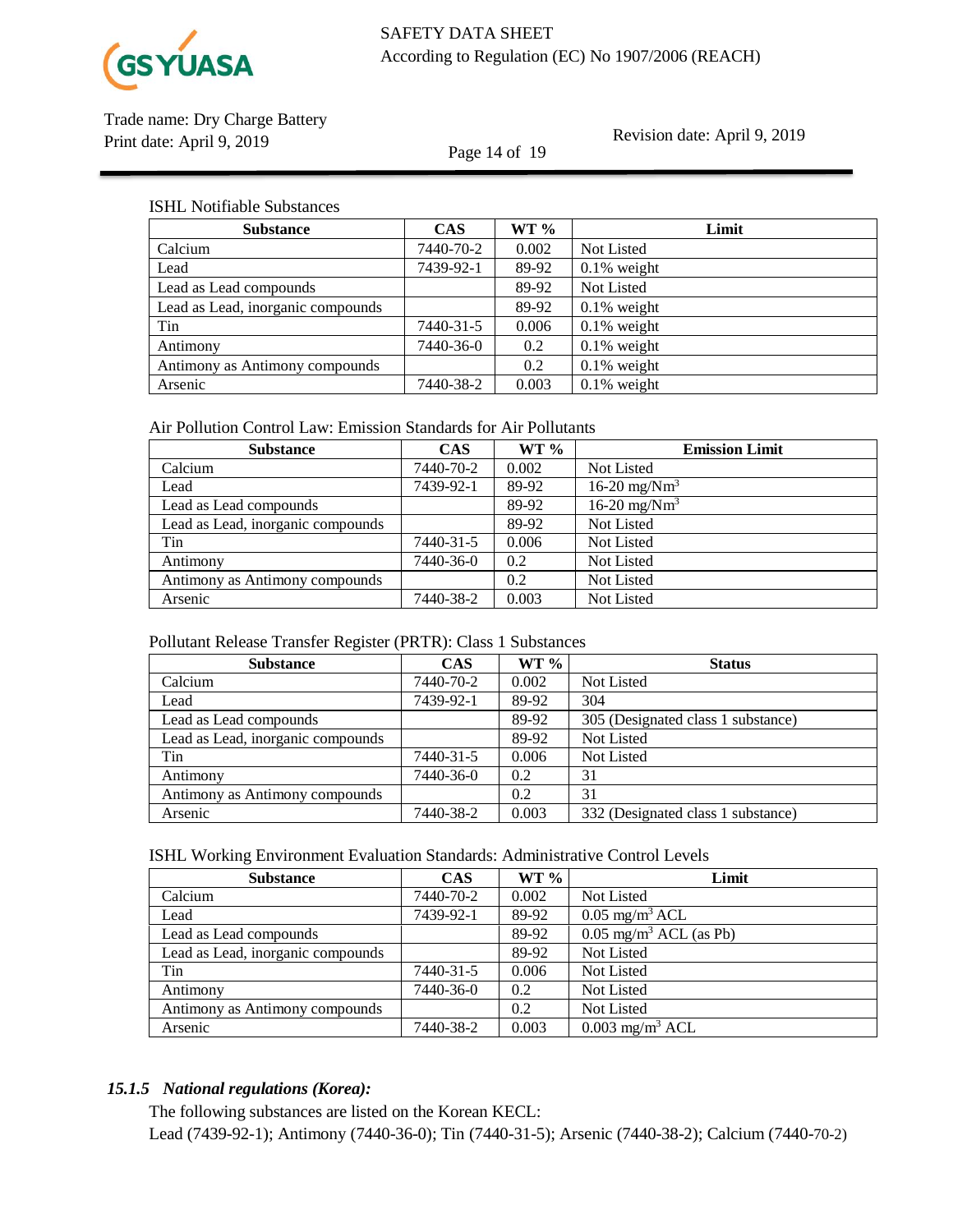

Page 15 of 19

Revision date: April 9, 2019

# *15.1.6 National regulations (Mexico):*

Pollutant Release and Transfer Register: Reporting Emissions

| <b>Substance</b>                  | <b>CAS</b> | WT 9/6 | <b>Threshold Quantities</b> |
|-----------------------------------|------------|--------|-----------------------------|
| Calcium                           | 7440-70-2  | 0.002  | Not Listed                  |
| Lead                              | 7439-92-1  | 89-92  | Not Listed                  |
| Lead as Lead compounds            |            | 89-92  | $1$ kg/yr TQ                |
| Lead as Lead, inorganic compounds |            | 89-92  | Not Listed                  |
| Tin                               | 7440-31-5  | 0.006  | Not Listed                  |
| Antimony                          | 7440-36-0  | 0.2    | Not Listed                  |
| Antimony as Antimony compounds    |            | 0.2    | Not Listed                  |
| Arsenic                           | 7440-38-2  | 0.003  | $1 \text{ kg/yr}$ TQ        |

# *15.1.7 National regulations (United States):*

The following substances are on the MA, NJ, and PA Right To Know Lists: Lead (7439-92-1); Antimony (7440-36-0); Tin (7440-31-5); Arsenic (7440-38-2); Calcium (7440-70-2)

The following substances are on the TSCA inventory:

Lead (7439-92-1); Antimony (7440-36-0); Tin (7440-31-5); Arsenic (7440-38-2); Calcium (7440-70-2)

| <b>Substance</b>                  | <b>CAS</b> | $WT \%$ | Limit                                                    |
|-----------------------------------|------------|---------|----------------------------------------------------------|
| Calcium                           | 7440-70-2  | 0.002   | <b>Not Listed</b>                                        |
| Lead                              | 7439-92-1  | 89-92   | 30 μg/m <sup>3</sup> Action Level (Poison, See 29 CFR    |
|                                   |            |         | 1910.1025); 50 $\mu$ g/m <sup>3</sup> TWA                |
| Lead as Lead compounds            |            | 89-92   | Not Listed                                               |
| Lead as Lead, inorganic compounds |            | 89-92   | 30 μg/m <sup>3</sup> Action Level (Poison, See 29 CFR    |
|                                   |            |         | 1910.1025, as Pb); 50 $\mu$ g/m <sup>3</sup> TWA (as Pb) |
| Tin                               | 7440-31-5  | 0.006   | <b>Not Listed</b>                                        |
| Antimony                          | 7440-36-0  | 0.2     | Not Listed                                               |
| Antimony as Antimony compounds    |            | 0.2     | Not Listed                                               |
| Arsenic                           | 7440-38-2  | 0.003   | <b>Not Listed</b>                                        |

#### OSHA: Specifically Regulated Chemicals

#### CAA: 1990 Hazardous Air Pollutants

| <b>Substance</b>                  | <b>CAS</b> | WT %  | Limit                                                                                        |
|-----------------------------------|------------|-------|----------------------------------------------------------------------------------------------|
| Calcium                           | 7440-70-2  | 0.002 | Not Listed                                                                                   |
| Lead                              | 7439-92-1  | 89-92 | Not Listed                                                                                   |
| Lead as Lead compounds            |            | 89-92 | (includes any unique chemical substance that<br>contains Lead as part of its infrastructure) |
| Lead as Lead, inorganic compounds |            | 89-92 | Not Listed                                                                                   |
| Tin                               | 7440-31-5  | 0.006 | Not Listed                                                                                   |
| Antimony                          | 7440-36-0  | 0.2   | Not Listed                                                                                   |
| Antimony as Antimony compounds    |            | 0.2   | (includes any unique chemical substance that<br>contains Lead as part of its infrastructure) |
| Arsenic                           | 7440-38-2  | 0.003 | Not Listed                                                                                   |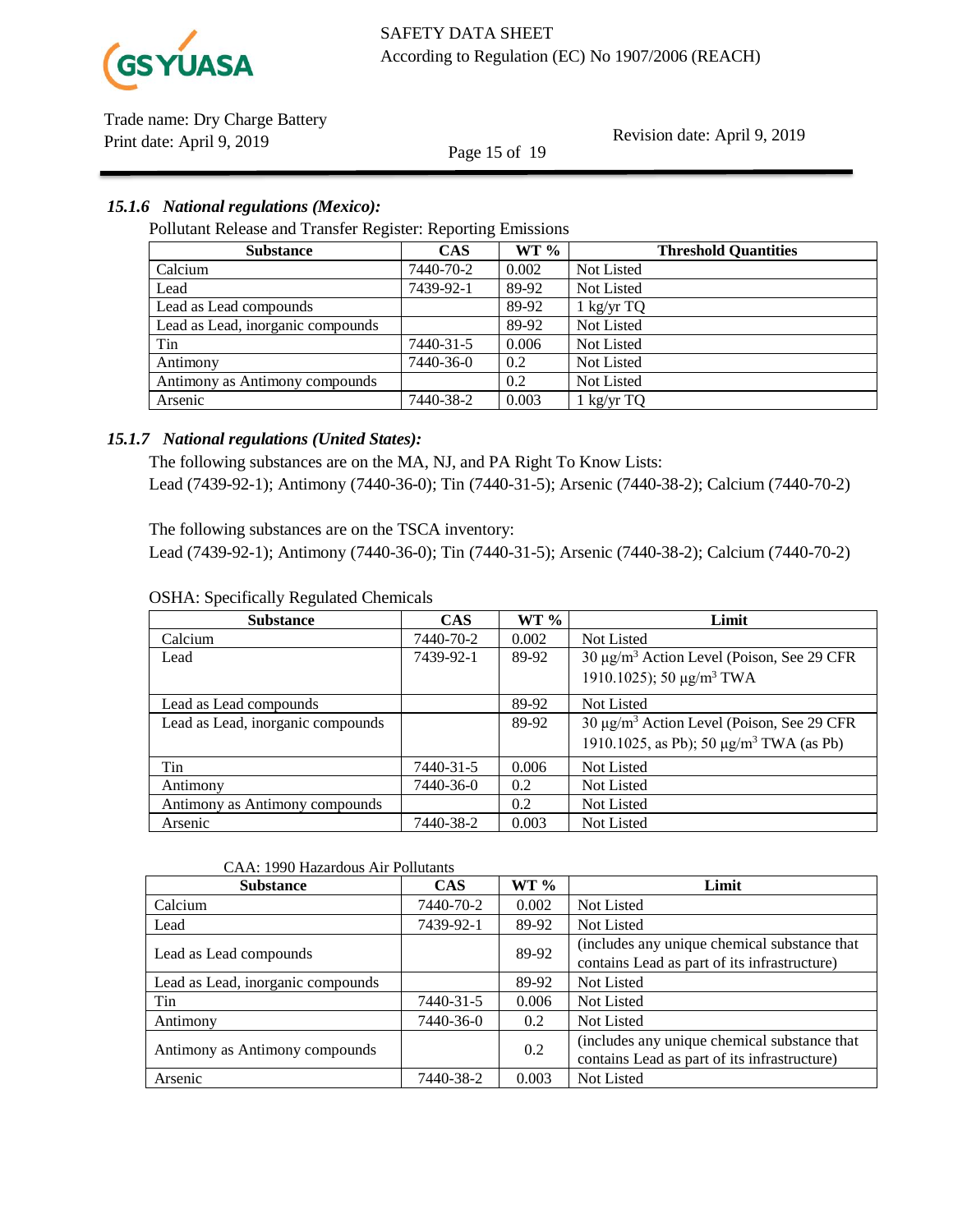

Page 16 of 19

Revision date: April 9, 2019

| <b>CERCLA/SARA</b>                                   |            |       |                                                            |  |
|------------------------------------------------------|------------|-------|------------------------------------------------------------|--|
| Hazardous Substances and Their Reportable Quantities |            |       |                                                            |  |
| <b>Substance</b>                                     | <b>CAS</b> | WT %  | <b>Reportable Quantity</b>                                 |  |
| Calcium                                              | 7440-70-2  | 0.002 | Not Listed                                                 |  |
|                                                      |            |       | 10 lb final RQ (no reporting of releases of this haz-      |  |
|                                                      |            |       | ardous substance is required if the diameter of the pieces |  |
|                                                      |            |       | of the solid metal released is larger than 100 microme-    |  |
| Lead                                                 | 7439-92-1  | 89-92 | ters); 4.54 kg final RQ (no reporting of releases of       |  |
|                                                      |            |       | this hazardous substance is required if the diameter of    |  |
|                                                      |            |       | the pieces of the solid metal released is larger than 100  |  |
|                                                      |            |       | micrometers)                                               |  |
| Lead as Lead compounds                               |            | 89-92 | Not Listed                                                 |  |
| Lead as Lead, inorganic compounds                    |            | 89-92 | Not Listed                                                 |  |
| Tin                                                  | 7440-31-5  | 0.006 | Not Listed                                                 |  |
|                                                      |            |       | 5000 lb final RQ (no reporting of releases of this         |  |
|                                                      |            |       | hazardous substance is required if the diameter of the     |  |
|                                                      |            |       | pieces of the solid metal released is larger than 100 mi-  |  |
| Antimony                                             | 7440-36-0  | 0.2   | crometers); 2270 kg final RQ (no reporting of re-          |  |
|                                                      |            |       | leases of this hazardous substance is required if the di-  |  |
|                                                      |            |       | ameter of the pieces of the solid metal released is larger |  |
|                                                      |            |       | than 100 micrometers)                                      |  |
| Antimony as Antimony compounds                       |            | 0.2   | Not Listed                                                 |  |
|                                                      |            |       | 1 lb final RQ (no reporting of releases of this hazard-    |  |
|                                                      |            |       | ous substance is required if the diameter of the pieces of |  |
|                                                      |            |       | the solid metal released is larger than 100 micrometers);  |  |
| Arsenic                                              | 7440-38-2  | 0.003 | 0.454 kg final RQ (no reporting of releases of this        |  |
|                                                      |            |       | hazardous substance is required if the diameter of the     |  |
|                                                      |            |       | pieces of the solid metal released is larger than 100 mi-  |  |
|                                                      |            |       | crometers)                                                 |  |

#### Section 302 Extremely Hazardous Substances EPCRA RQs

| <b>Substance</b>                  | <b>CAS</b> | $WT \%$ | <b>Reportable Quantity</b> |
|-----------------------------------|------------|---------|----------------------------|
| Calcium                           | 7440-70-2  | 0.002   | Not Listed                 |
| Lead                              | 7439-92-1  | 89-92   | Not Listed                 |
| Lead as Lead compounds            |            | 89-92   | Not Listed                 |
| Lead as Lead, inorganic compounds |            | 89-92   | <b>Not Listed</b>          |
| Tin                               | 7440-31-5  | 0.006   | <b>Not Listed</b>          |
| Antimony                          | 7440-36-0  | 0.2     | <b>Not Listed</b>          |
| Antimony as Antimony compounds    |            | 0.2     | <b>Not Listed</b>          |
| Arsenic                           | 7440-38-2  | 0.003   | <b>Not Listed</b>          |

# Section 302 Extremely Hazardous Substances TPQs

| <b>Substance</b>                  | <b>CAS</b> | $WT \%$ | <b>Threshold Planning Quantity</b> |
|-----------------------------------|------------|---------|------------------------------------|
| Calcium                           | 7440-70-2  | 0.002   | Not Listed                         |
| Lead                              | 7439-92-1  | 89-92   | Not Listed                         |
| Lead as Lead compounds            |            | 89-92   | Not Listed                         |
| Lead as Lead, inorganic compounds |            | 89-92   | Not Listed                         |
| Tin                               | 7440-31-5  | 0.006   | Not Listed                         |
| Antimony                          | 7440-36-0  | 0.2     | Not Listed                         |
| Antimony as Antimony compounds    |            | 0.2     | Not Listed                         |
| Arsenic                           | 7440-38-2  | 0.003   | Not Listed                         |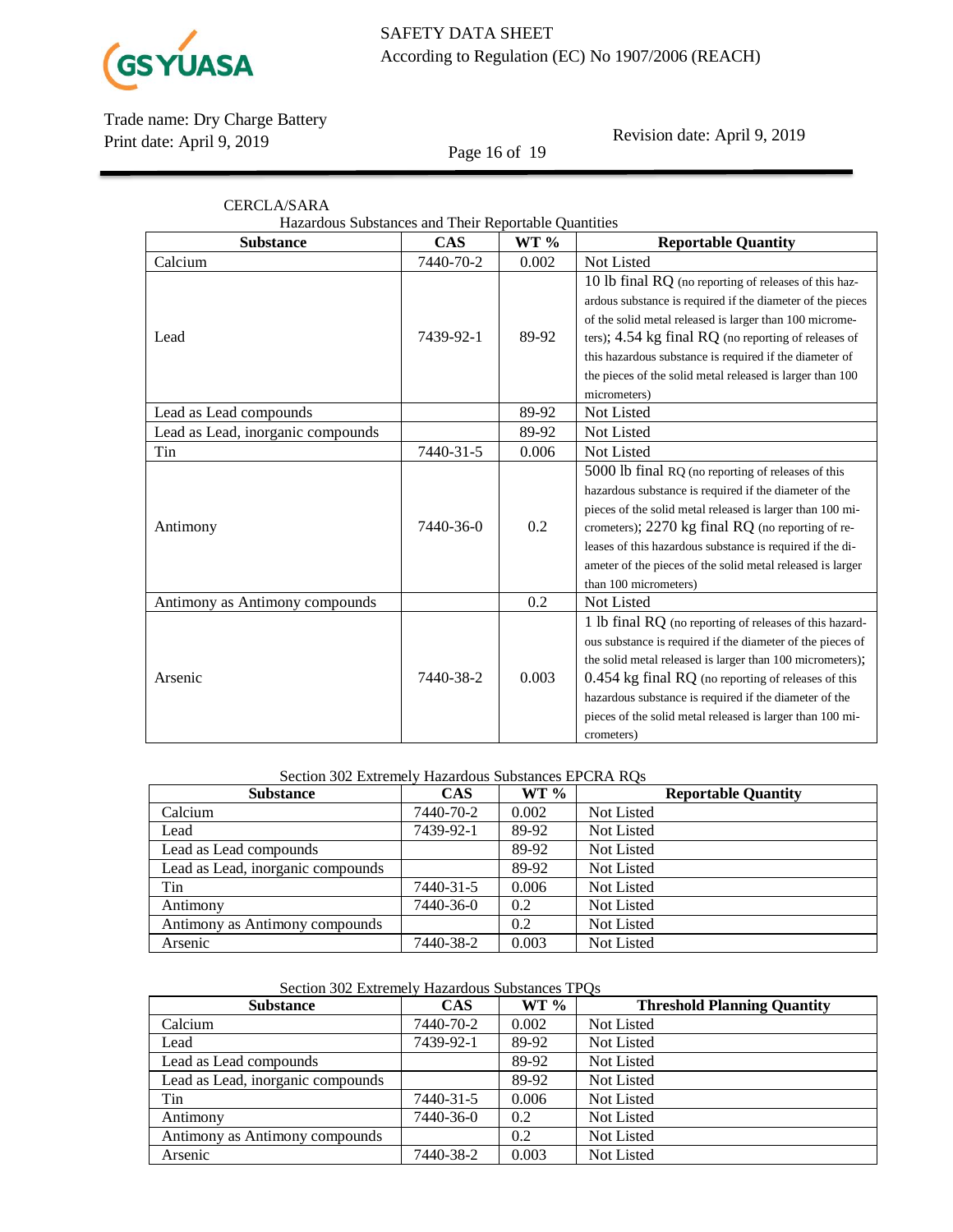

Page 17 of 19

Revision date: April 9, 2019

# RCRA

# Basis for Listing: Appendix VII

| <b>Substance</b>                  | <b>CAS</b> | $WT \%$ | <b>Basis</b>                                                                                                                                                     |
|-----------------------------------|------------|---------|------------------------------------------------------------------------------------------------------------------------------------------------------------------|
| Calcium                           | 7440-70-2  | 0.002   | Not Listed                                                                                                                                                       |
| Lead                              | 7439-92-1  | 89-92   | Included in waste streams: F035, F037, F038,<br>F039, K002, K003, K005, K046, K048,<br>K049, K051, K052, K061, K062, K064,<br>K065, K066, K069, K086, K100, K176 |
| Lead as Lead compounds            |            | 89-92   | Not Listed                                                                                                                                                       |
| Lead as Lead, inorganic compounds |            | 89-92   | Not Listed                                                                                                                                                       |
| Tin                               | 7440-31-5  | 0.006   | Not Listed                                                                                                                                                       |
| Antimony                          | 7440-36-0  | 0.2     | Included in waste streams: F039, K021,<br>K161, K177                                                                                                             |
| Antimony as Antimony compounds    |            | 0.2     | <b>Not Listed</b>                                                                                                                                                |
| Arsenic                           | 7440-38-2  | 0.003   | Included in waste streams: F032, F034,<br>F035, F039, K031, K060, K084, K101,<br>K102, K161, K171, K172, K176                                                    |

D Series Wastes: Max Concentration of Contaminants for the Toxic Characteristic

| <b>Substance</b>                  | <b>CAS</b> | $WT \%$ | <b>Regulatory Level</b> |
|-----------------------------------|------------|---------|-------------------------|
| Calcium                           | 7440-70-2  | 0.002   | Not Listed              |
| Lead                              | 7439-92-1  | 89-92   | $5.0 \text{ mg/L}$      |
| Lead as Lead compounds            |            | 89-92   | Not Listed              |
| Lead as Lead, inorganic compounds |            | 89-92   | Not Listed              |
| Tin                               | 7440-31-5  | 0.006   | Not Listed              |
| Antimony                          | 7440-36-0  | 0.2     | Not Listed              |
| Antimony as Antimony compounds    |            | 0.2     | Not Listed              |
| Arsenic                           | 7440-38-2  | 0.003   | $5.0 \text{ mg/L}$      |

| Hazardous Constituents: Appendix VIII to 40 CFR 261 |  |
|-----------------------------------------------------|--|
|                                                     |  |

| <b>Substance</b>                  | <b>CAS</b> | $WT \%$       | <b>Status</b>                             |
|-----------------------------------|------------|---------------|-------------------------------------------|
| Calcium                           | 7440-70-2  | 0.002         | Not Listed                                |
| Lead                              | 7439-92-1  | 89-92         | Hazardous constituent $-$ no waste number |
| Lead as Lead compounds            |            | 89-92         | Hazardous constituent $-$ no waste number |
| Lead as Lead, inorganic compounds |            | 89-92         | Not Listed                                |
| Tin                               | 7440-31-5  | 0.006         | Not Listed                                |
| Antimony                          | 7440-36-0  | $0.2^{\circ}$ | Hazardous constituent $-$ no waste number |
| Antimony as Antimony compounds    |            | 0.2           | Hazardous constituent $-$ no waste number |
| Arsenic                           | 7440-38-2  | 0.003         | Hazardous constituent $-$ no waste number |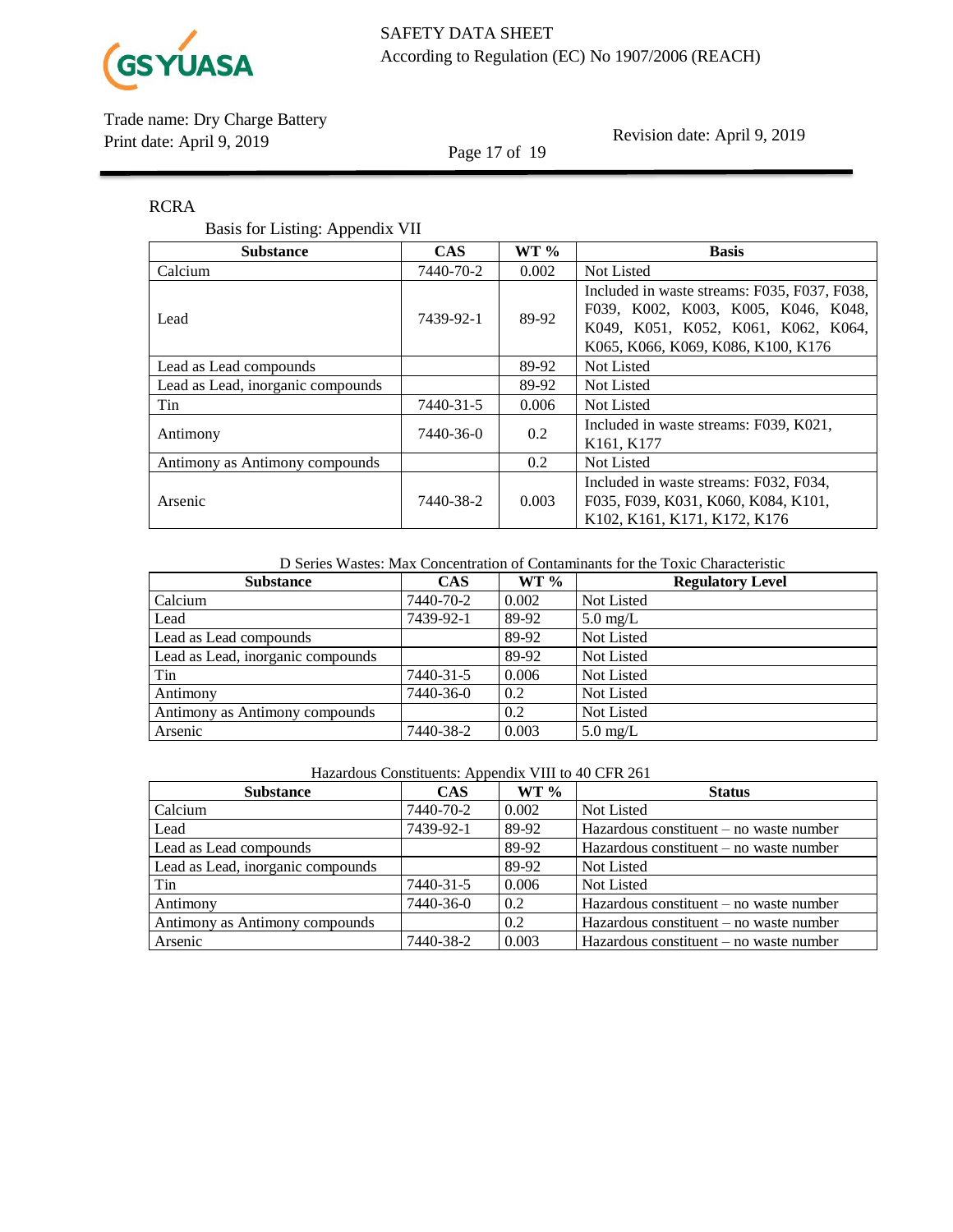

Page 18 of 19

Revision date: April 9, 2019

| California: California Proposition 65 |            |       |                                                                                                                                                                                                                                                                                                        |  |
|---------------------------------------|------------|-------|--------------------------------------------------------------------------------------------------------------------------------------------------------------------------------------------------------------------------------------------------------------------------------------------------------|--|
| Substance                             | <b>CAS</b> | WT %  | <b>Status</b>                                                                                                                                                                                                                                                                                          |  |
| Calcium                               | 7440-70-2  | 0.002 | <b>Not Listed</b>                                                                                                                                                                                                                                                                                      |  |
| Lead                                  | 7439-92-1  | 89-92 | Carcinogen (initial date 10/1/92); developmen-<br>tal toxicity(initial date $2/27/87$ ); 0.5<br>µg/day(Maximum Allowable Dose Level); 15<br>µg/day oral(No Significant Risk Level); fe-<br>male reproductive toxicity(initial date<br>$2/27/87$ ; male reproductive toxicity (initial<br>date 2/27/87) |  |
| Lead as Lead compounds                |            | 89-92 | Carcinogen (initial date 10/1/92)                                                                                                                                                                                                                                                                      |  |
| Lead as Lead, inorganic compounds     |            | 89-92 | Developmental toxicity(initial date 2/27/87)                                                                                                                                                                                                                                                           |  |
| Tin                                   | 7440-31-5  | 0.006 | <b>Not Listed</b>                                                                                                                                                                                                                                                                                      |  |
| Antimony                              | 7440-36-0  | 0.2   | <b>Not Listed</b>                                                                                                                                                                                                                                                                                      |  |
| Antimony as Antimony compounds        |            | 0.2   | <b>Not Listed</b>                                                                                                                                                                                                                                                                                      |  |
| Arsenic                               | 7440-38-2  | 0.003 | $0.06\mu$ g/day inhalation(No Significant Risk<br>Level); 10µg/day except inhalation(No Signifi-<br>cant Risk Level)                                                                                                                                                                                   |  |

### Pennsylvania

Environmental Hazard list

| <b>Substance</b>                  | CAS       | $WT \%$ | <b>Regulatory Level</b> |
|-----------------------------------|-----------|---------|-------------------------|
| Calcium                           | 7440-70-2 | 0.002   | Not Listed              |
| Lead                              | 7439-92-1 | 89-92   |                         |
| Lead as Lead compounds            |           | 89-92   |                         |
| Lead as Lead, inorganic compounds |           | 89-92   | Not Listed              |
| Tin                               | 7440-31-5 | 0.006   | Not Listed              |
| Antimony                          | 7440-36-0 | 0.2     |                         |
| Antimony as Antimony compounds    |           | 0.2     |                         |
| Arsenic                           | 7440-38-2 | 0.003   |                         |

#### Special hazardous Substances

| <b>Substance</b>                  | <b>CAS</b> | $WT \%$ | <b>Regulatory Level</b> |
|-----------------------------------|------------|---------|-------------------------|
| Calcium                           | 7440-70-2  | 0.002   | Not Listed              |
| Lead                              | 7439-92-1  | 89-92   | Not Listed              |
| Lead as Lead compounds            |            | 89-92   | Not Listed              |
| Lead as Lead, inorganic compounds |            | 89-92   | Not Listed              |
| Tin                               | 7440-31-5  | 0.006   | Not Listed              |
| Antimony                          | 7440-36-0  | 0.2     | Not Listed              |
| Antimony as Antimony compounds    |            | 0.2     | Not Listed              |
| Arsenic                           | 7440-38-2  | 0.003   |                         |

# Rhode Island: Hazardous Substances List

| <b>Substance</b>                  | <b>CAS</b> | WT 9/6 | <b>Regulatory Level</b> |
|-----------------------------------|------------|--------|-------------------------|
| Calcium                           | 7440-70-2  | 0.002  | Flammable               |
| Lead                              | 7439-92-1  | 89-92  | Toxic (dust and fume)   |
| Lead as Lead compounds            |            | 89-92  | Not Listed              |
| Lead as Lead, inorganic compounds |            | 89-92  | Not Listed              |
| Tin                               | 7440-31-5  | 0.006  | Toxic                   |
| Antimony                          | 7440-36-0  | 0.2    | Toxic                   |
| Antimony as Antimony compounds    |            | 0.2    | Toxic                   |
| Arsenic                           | 7440-38-2  | 0.003  | Toxic; Carcinogen       |